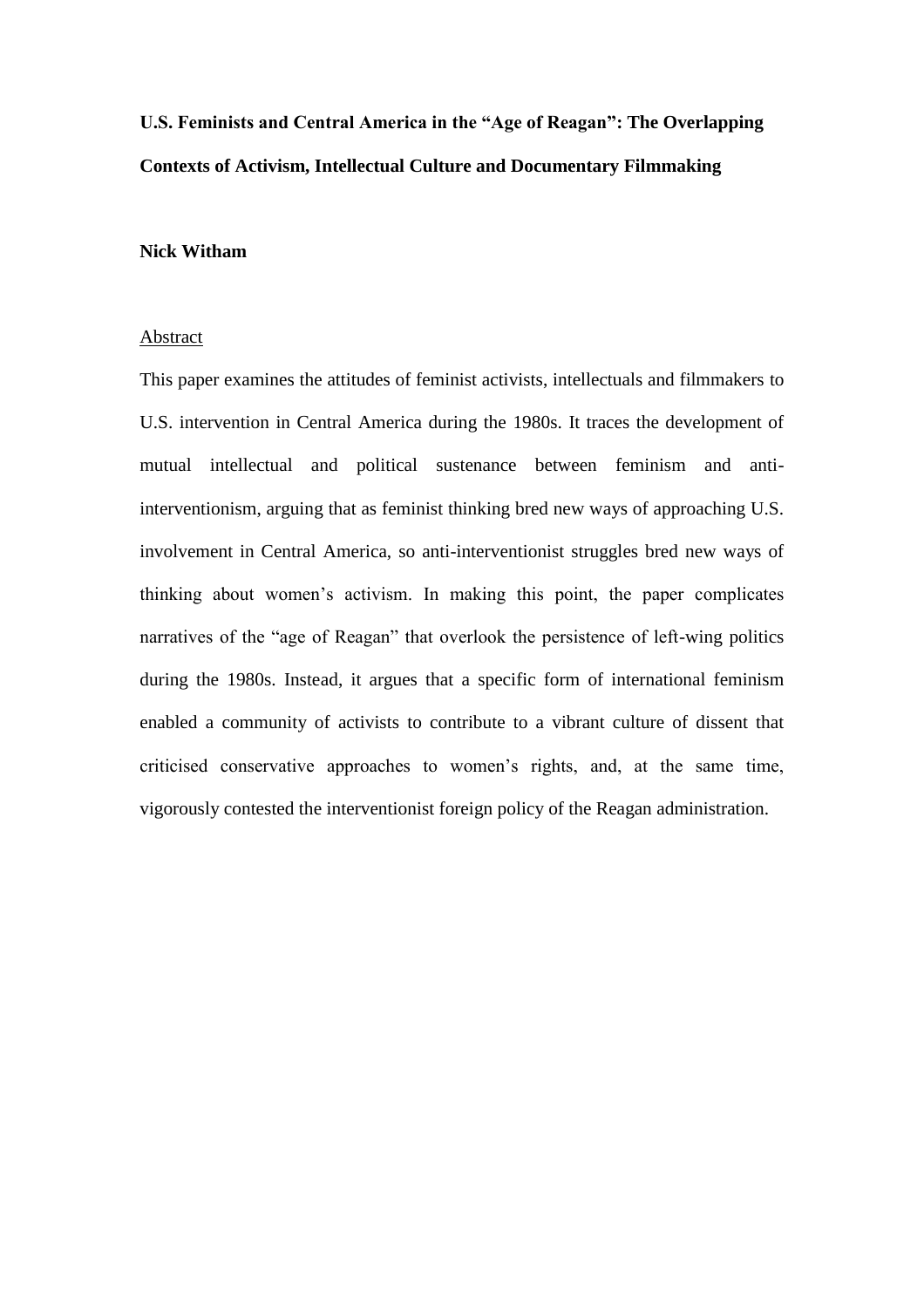In June 1985, an article by feminist activist Charlotte Bunch appeared in *Sojourners* magazine. Entitled "Global Feminism: Going Beyond Boundaries", it led with a bold declaration: "the latest burst of energy and ideas for feminism is coming from the Third World."<sup>1</sup> Bunch wrote that despite receiving a "bad press" since the heyday of second wave activism in the late 1960s, feminism had continued to grow:

Women's groups all over the world, but especially in the Third World, are taking up issues ranging from housing, nutrition and poverty to militarism, sexual and reproductive freedom, and violence against women…U.S. feminists have to address what the United States does in the world, rather than simply feeling apologetic or defensive about it – and we have to look at how our work as feminists affects people's everyday lives.<sup>2</sup>

Similar reports of rapidly developing international links between activists circulated during the 1980s in a variety of contexts, along with arguments about the inherent internationalism of the feminist project itself. Their existence draws attention to an emerging interest amongst U.S. feminists in issues pertaining to international politics. Indeed, the period saw numerous First World women look to Third World national independence movements not only as sites of anti-colonial emancipation, but also of gender struggle. One example of this trend was Central America, where feminists began to identify with the cause of the revolutionary Sandinista government in Nicaragua and guerrilla movements in El Salvador and Guatemala, each of which was

Department of History and American Studies, Canterbury Christ Church University. Email: [nick.witham@canterbury.ac.uk.](mailto:nick.witham@canterbury.ac.uk)

I am very grateful to Sharon Monteith, Tony Hutchison, Richard King, Nick Grant and two anonymous referees, who all provided insightful comments at different points during the completion of this article. I would also like to extend my thanks to Pamela Cohen, who generously answered my questions via email.

<sup>1</sup> Charlotte Bunch, "Global Feminism: Going Beyond Boundaries" (June 1985) in Karen Kahn (ed.), *Frontline Feminism, 1975-1995: Essays from* Sojourners' *First 20 Years* (San Francisco: Aunt Lute Books, 1995) p. 454. 2 Ibid. p. 456.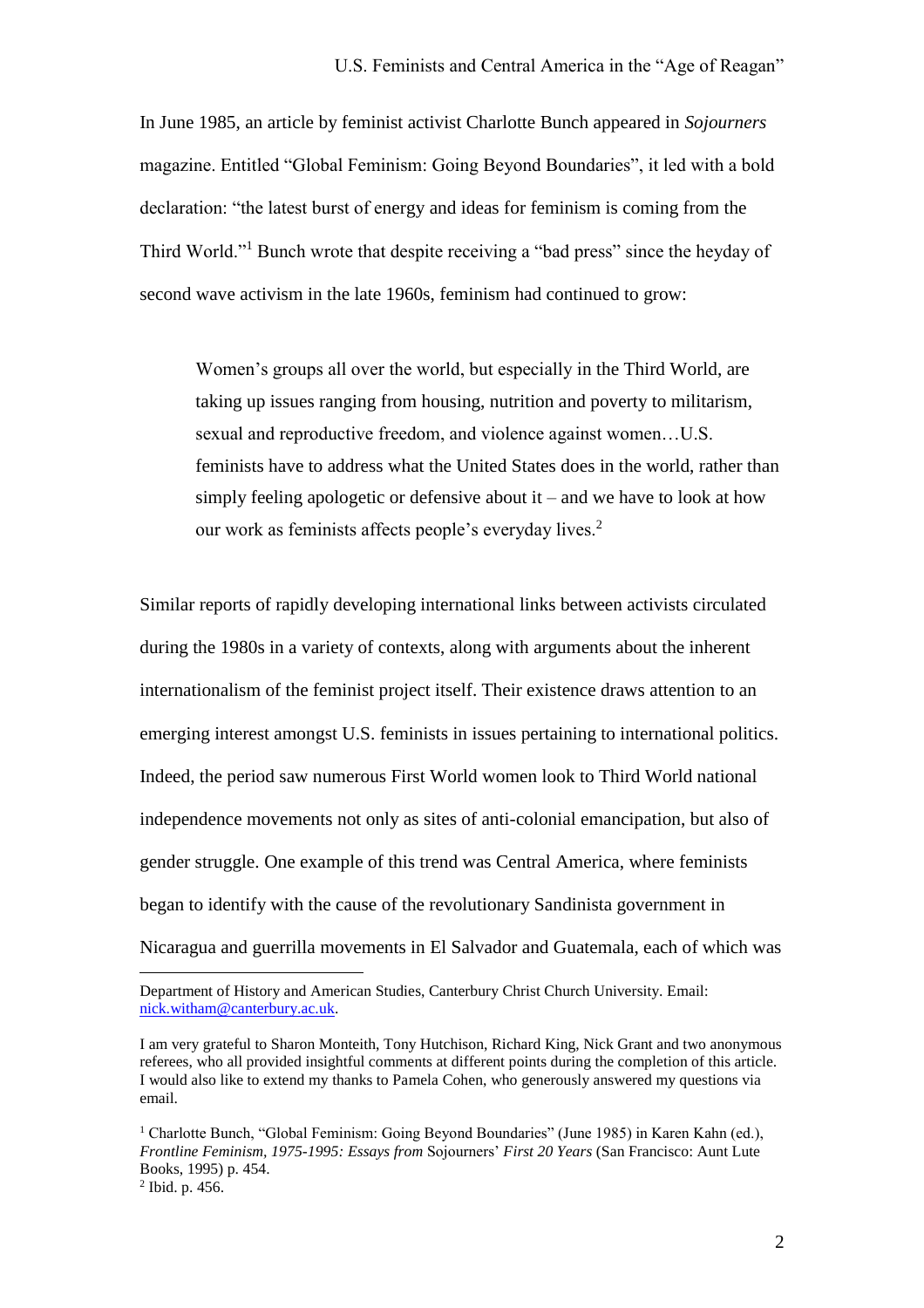fighting against counterrevolutionary forces backed by the U.S. government, whilst also prioritising women's issues. As they argued against U.S. intervention on behalf of repression in the region, American women's activists also felt that they were making a contribution to the growth of international feminism.

It is this historically specific confluence between two strands of radical political thought and culture – anti-interventionism and feminism – that this paper seeks to interrogate. To do so, it details the development of an international orientation within the U.S. feminist movement between 1975 and 1985, before examining several politicised texts that embodied this political synergy: the output of intellectuals Margaret Randall and Cynthia Enloe, and documentary films *When the Mountains Tremble* (Pamela Yates and Tom Sigel, 1983) and *Maria's Story* (Pamela Cohen and Monona Wali, 1990). In pursuing this interdisciplinary examination of the political culture of international feminism during the 1980s, the article demonstrates the overlapping contexts of activism, scholarship and filmmaking that existed within the 1980s U.S. left. It thereby highlights the manner in which new ways of conceptualising the discourses of anti-interventionism and feminism percolated activist culture, and helped to define the parameters of a movement that confronted Ronald Reagan's presidential administration and challenged its conservative policies in both the domestic and international spheres.

## Rethinking the "Age of Reagan": International Feminism in the 1980s

Until recently, the historiography of the 1980s has paid scant attention to liberal and left wing politics during the decade. For example, many accounts focus on the period through the biographical lens of Ronald Reagan, whose name has become a synecdoche not only for his presidential term (1981-1989), but also for the decade as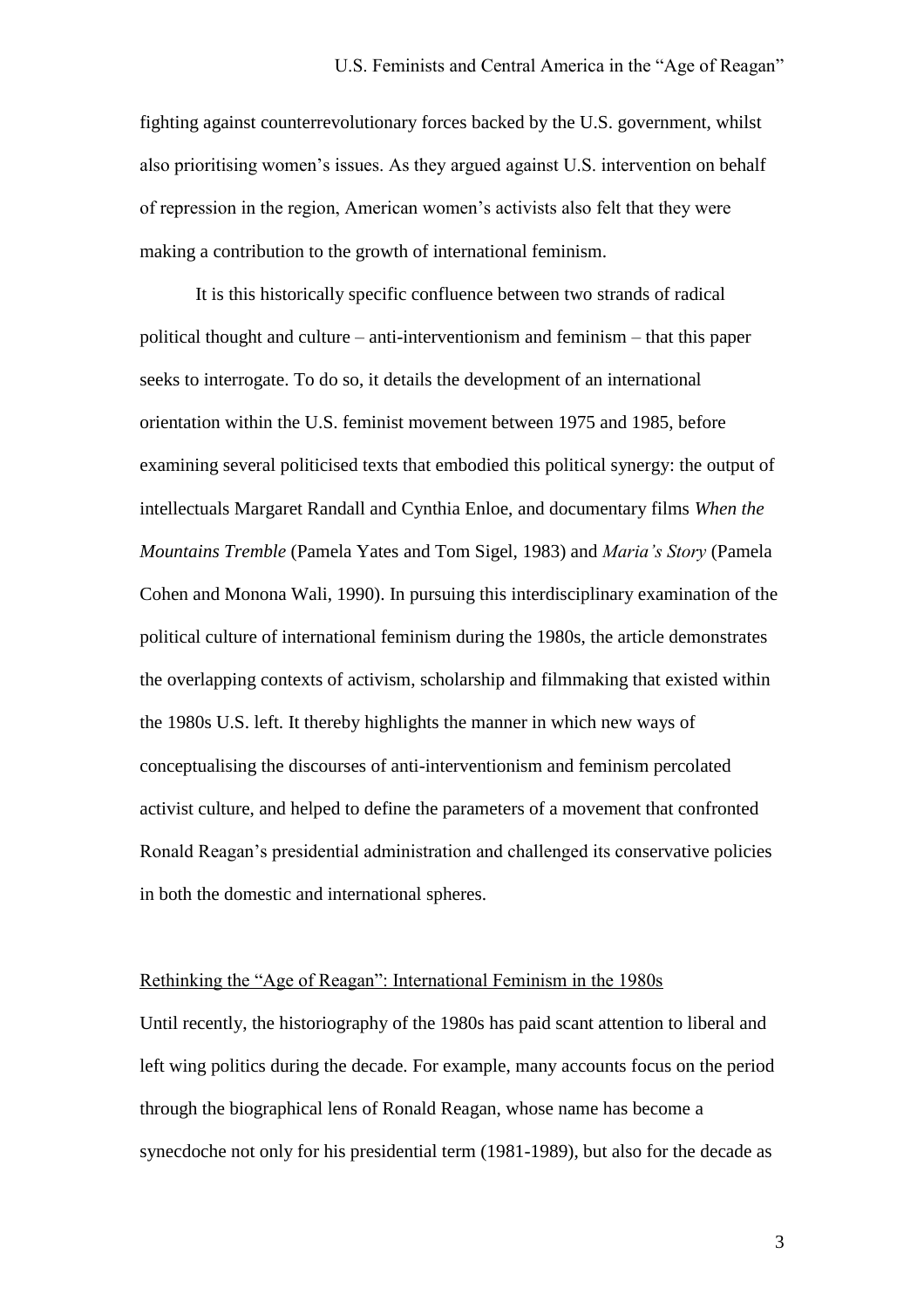a whole, with historians referring to the "Reagan era" or the "age of Reagan".<sup>3</sup> In these narratives, Reagan's electoral victories against Jimmy Carter in 1980 and Walter Mondale in 1984 represent the high tide of a brand of political conservatism that had its roots in the disintegration of the New Deal electoral coalition, negative responses to the social movements of the 1960s, and the rise of Sun Belt politics during the 1970s.<sup>4</sup> The dominant narrative of the 1980s consequently characterises it as a period of decline for American liberalism: a decade of conservative political ascendancy, low taxes, deregulatory economic restructuring, and the dramatic decline in the power of organised labour, not only in the U.S., but across the industrialised world.<sup>5</sup>

In most of these accounts, the left is virtually nowhere to be seen. To an extent, this is understandable. Compared to the 1930s and the 1960s, to give two obvious examples, progressive political activism was relatively marginalised during the 1980s. But this fact did not prevent a number of vibrant social movements from emerging during the decade, centring on issues as diverse as nuclear disarmament, the HIV-AIDS epidemic, anti-apartheid activism, and opposition to U.S. intervention in Central America. Several recently published histories of post-1960s American politics

 $\overline{a}$ 

<sup>4</sup> See, for example, Michael Schaller, *Reckoning with Reagan: America and its President in the 1980s*  (Oxford: Oxford University Press, 1992); Haynes Johnson, *Sleepwalking Through History: America in the Reagan Years* (New York: W.W. Norton & Co., 2003); John Ehrman, *The Eighties: America in the Age of Reagan* (New Haven: Yale University Press, 2005); Gil Troy, *Morning in America: How Ronald Reagan Invented the 1980s* (Princeton: Princeton University Press, 2005); Robert M. Collins, *Transforming America: Politics and Culture During the Reagan Years* (New York: Columbia University Press, 2007); Michael Schaller, *Right Turn: American Life in the Reagan-Bush Era, 1980-*

<sup>3</sup> Daniel T. Rodgers has recently noted the inadequacy of such a focus on Reagan: "Divided, not unitary government was the rule in the last quarter of the century…The age was not Reagan's in remotely the same way that the 1930s were Roosevelt's. If we are to look for clearer historical fault lines, we must look elsewhere than to presidential elections." See Daniel T. Rodgers, *Age of Fracture* (Cambridge, MA: Belknap Press, 2011) p. 3.

*<sup>1992</sup>* (Oxford: Oxford University Press, 2007); Sean Wilentz, *The Age of Reagan: A History, 1974- 2008* (New York: Harper Perennial, 2009).

<sup>&</sup>lt;sup>5</sup> Bruce J. Schulman, "The Reagan Revolution in Perspective: Conservative Assaults on the Welfare State Across the Industrialised World" in Richard S. Canley (ed.), *Reassessing the Reagan Presidency* (Lanham: University Press of America, 2003); Kimberley R. Moffitt and Duncan A. Campbell (eds.), *The 1980s: A Critical and Transitional Decade* (Lanham, MD: Lexington Books, 2011).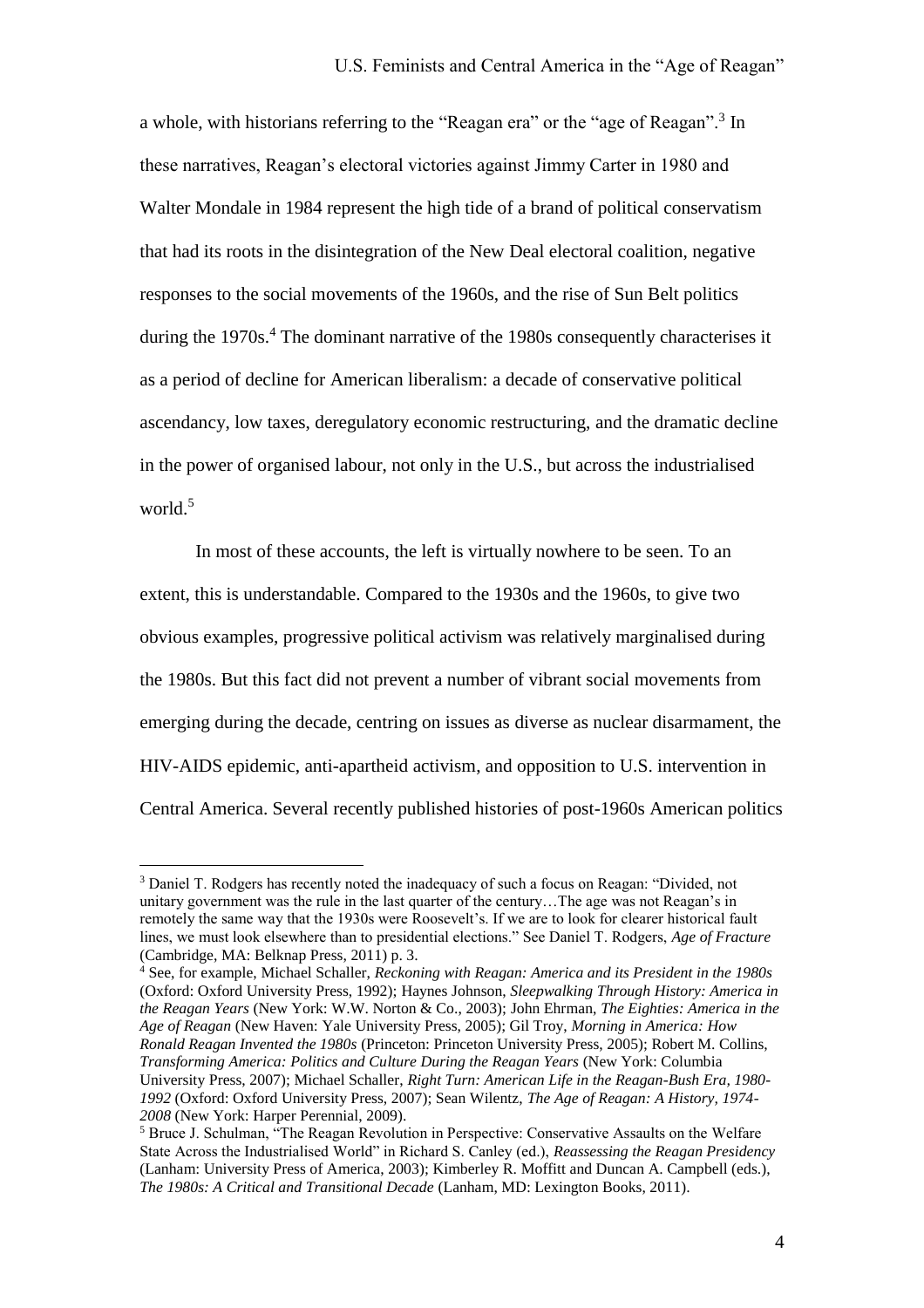and society, as well as a number of more specific studies of political activism in the period, have begun the process of tracing the development and impact of these oppositional movements: notable examples include Robert Subrug's *Beyond Vietnam* (2009), Simon Hall's *American Patriotism, American Protest* (2010) and Bradford Martin's *The Other Eighties* (2011). <sup>6</sup> This important research is part of what Julian E. Zelizer has described as a "new wave" of historical scholarship on the history of American conservatism that is developing "a historical narrative about the divisions, oppositions, struggles and compromises" that conservatives battled with during the 1970s and 1980s.<sup>7</sup> As Kim Phillips Fein has recently argued in the *Journal of American History*, this type of scholarship should help us to think of the "Reagan era" as "a moment of sustained conflict" between liberal and conservative interests, during which the left "helped to determine the course of events" even though the period "often seemed dominated by the right."<sup>8</sup>

This interpretive scheme is as relevant to Central America activism as it is to any of the decade's social movements. As Roger Peace has shown in an important

<sup>6</sup> For broader studies, see Max Elbaum, *Revolution in the Air: Sixties Radicals Turn to Lenin, Mao and Che* (London: Verso, 2002); Van Gosse and Richard Moser (eds.), *The World the Sixties Made: Politics and Culture in Recent America* (Philadelphia: Temple University Press, 2003); Philip Jenkins, *Decade of Nightmares: The End of the Sixties and the Making of Eighties America* Oxford: Oxford University Press, 2006); Simon Hall, *American Patriotism, American Protest: Social Movements Since the Sixties* (Philadelphia: University of Pennsylvania Press, 2010); Bradford Martin, *The Other Eighties: A Secret History of America in the Age of Reagan* (New York: Hill and Wang, 2011). See also chapters on the 1970s and 1980s in Doug Rossinow, *Visions of Progress: The Left Liberal Tradition in America* (Philadelphia: University of Pennsylvania Press, 2008); Christine Stansell, *The Feminist Promise: 1792-Present* (New York: The Modern Library, 2010); Michael Kazin, *American Dreamers: How the Left Changed a Nation* (New York: Knopf, 2011). For more specific studies of localised movements or those targeting specific issues, see Annelise Orleck, *Storming Caesars Palace: How Black Mothers Fought Their Own War On Poverty* (Beacon Press: Boston, 2005); Melani McAlister, "Suffering Sisters? American Feminists and the Problem of Female Genital Surgeries" in Michael Kazin and Joseph A. Martin (eds.), *Americanism: New Perspectives on the History of an Ideal* (Chapel Hill: University of North Carolina Press, 2006); Robert Surbrug, *Beyond Vietnam: The Politics of Protest in Massachusetts, 1974-1990* (Amherst: University of Massachusetts Press, 2009); Jonathan Bell, *California Crucible: The Forging of Modern American Liberalism* (Philadelphia: University of Pennsylvania Press, 2012).

<sup>7</sup> Julian E. Zelizer, "Rethinking the History of American Conservatism" in *Reviews in American History* 38:2 (June 2010) p. 387.

<sup>8</sup> Kim Phillips Fein, "Conservatism: A State of the Field" in *Journal of American History* 98:3 (December 2011) pp. 740-741.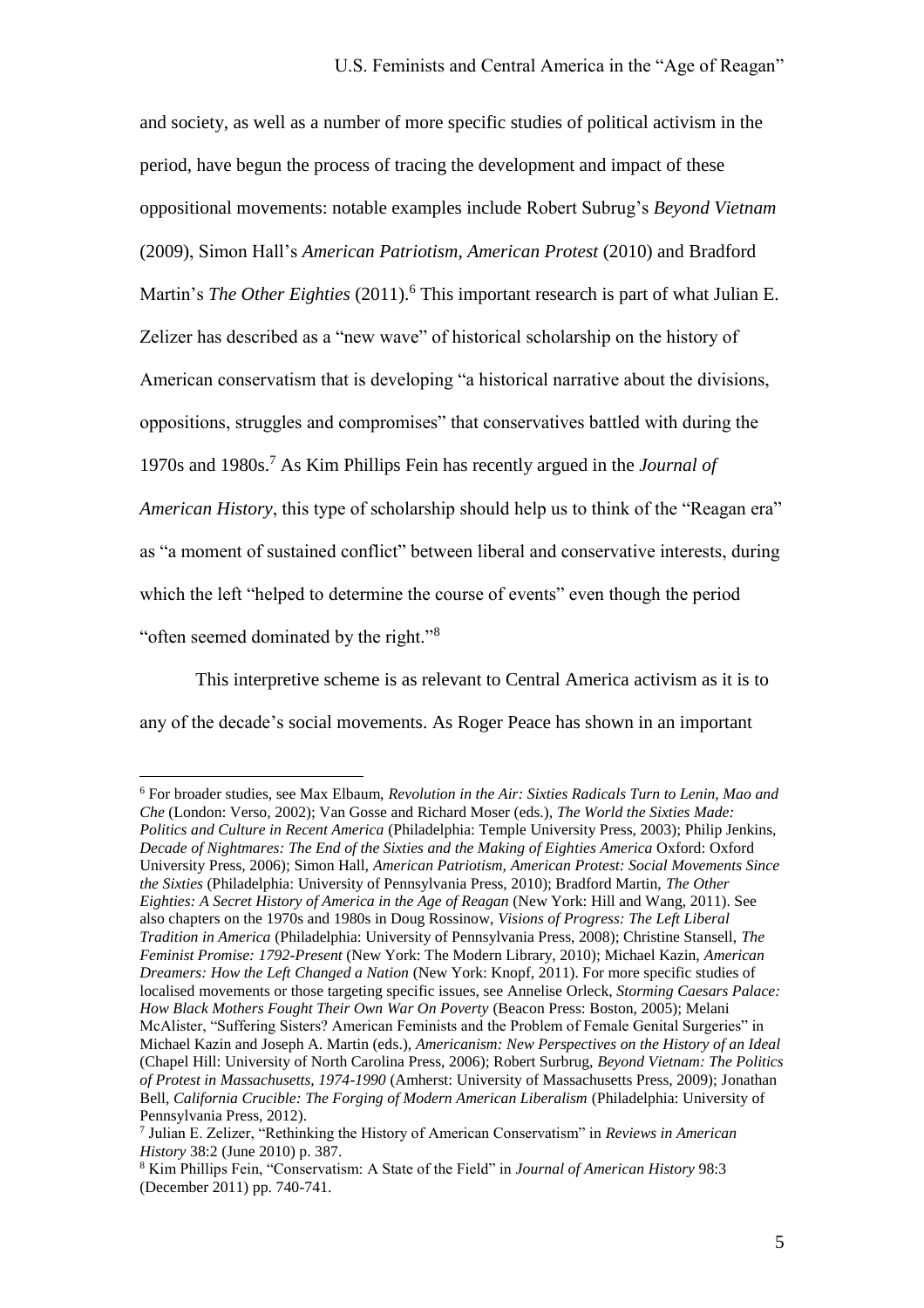study of Nicaragua-centred activism, solidarity networks and anti-interventionist groups countered the Reagan administration's attempts to acquire support for its policies by launching a "tenacious, grassroots-based campaign" to end funding to the Contras and prevent a direct U.S. invasion of Nicaragua. Whilst not universally successful in these goals, Peace has shown that the movement "raised the political cost of a potential invasion." This meant that dealing with domestic opposition became a primary concern of policy-makers such as National Security Advisor Lt. Col. Oliver North, who identified anti-interventionism as a key obstacle to U.S. policy in Central America. <sup>9</sup> To highlight the political agency of the movement in this way is not to argue that the 1980s was, in fact, an inherently liberal period in American history. However, it is to make the subtler point that the left was by no means invisible during this period, even if, on balance, it ended the decade in defeat.

It is the contention of this paper that an examination of the growth of internationalism amongst U.S. feminists adds a new strand to this emerging historiographical synthesis. However, it is first necessary to recognise that the 1980s was by no means the first period in which American feminism developed an international consciousness. For example, Bonnie S. Anderson has shown that significant contact took place between feminists in the U.S., Great Britain and Germany between 1830 and 1860 as they sought to intersect their activism with that of abolitionists and early socialists.<sup>10</sup> Furthermore, Lucy Delap's analysis of early twentieth century avant-garde feminism demonstrates that a rich transatlantic tradition was revived as the politics of women's issues fused with modernist aesthetics.<sup>11</sup>

<sup>9</sup> Roger Peace, *A Call to Conscience: The Anti-Contra War Campaign* (Amherst: University of Massachusetts Press, 2012) pp. 3-5.

<sup>10</sup> Bonnie S. Anderson, *Joyous Greetings: The First International Women's Movement, 1830-1860* (Oxford: Oxford University Press, 2000).

<sup>11</sup> Lucy Delap, *The Feminist Avant-Garde: Transatlantic Encounters of the Early Twentieth Century* (Cambridge: Cambridge University Press, 2007).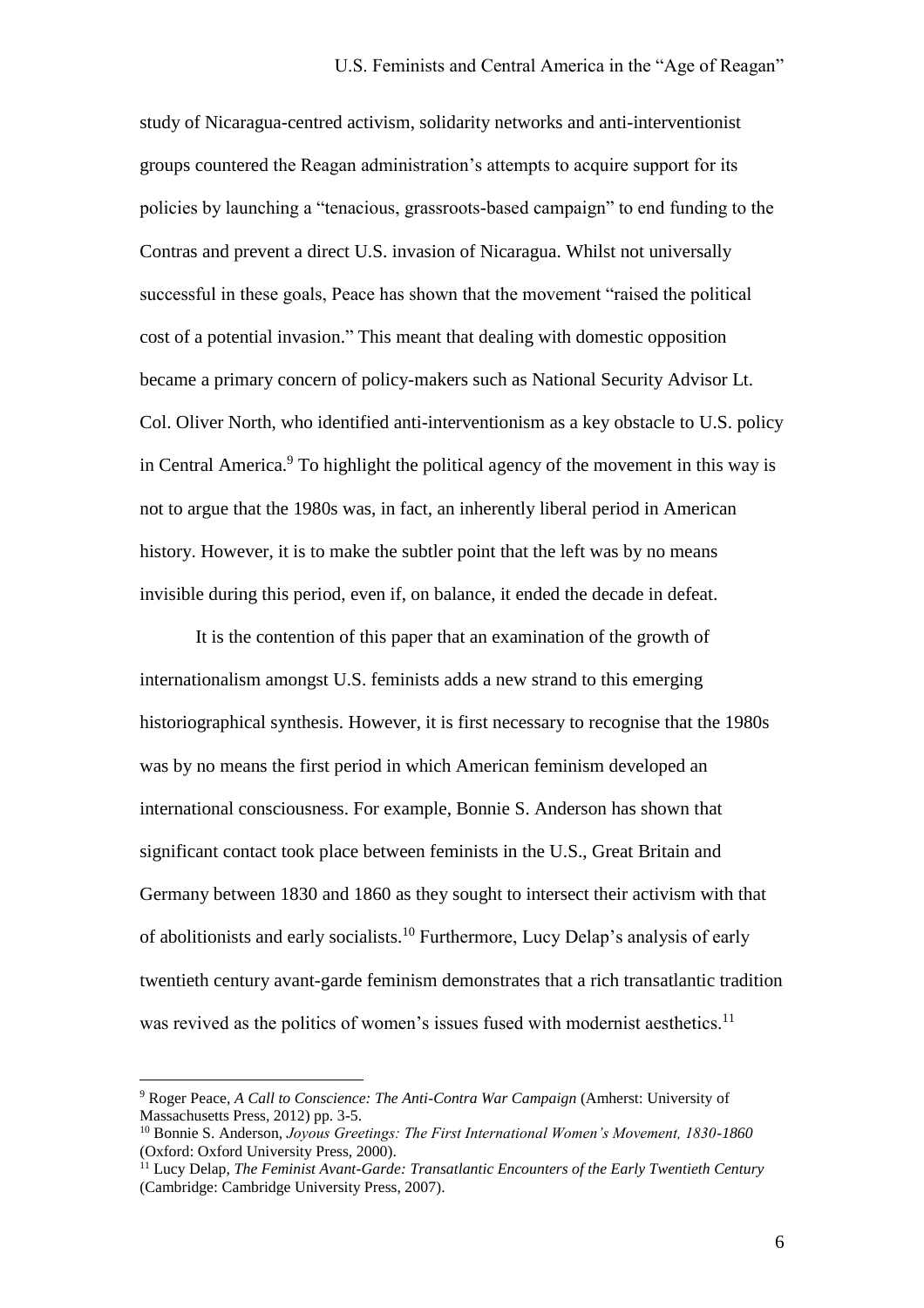Expanding beyond a purely transatlantic frame of reference, and towards a global one, scholars of twentieth-century African American women's history have also identified the existence of a core group of "transnational radical black females" who embraced pan-African politics and moved "outside of circumscribing national spaces" in a bid to link their opposition to U.S. racism, patriarchy and class exploitation to international struggles for decolonisation.<sup>12</sup> In a similar fashion, the late twentieth century international feminists under examination here looked to Central America in order to take account of emerging political movements outside of the U.S.

In making this international "turn", American women's activists were, at least in part, responding to the prominence of *anti-feminist* campaigns of various stripes during the 1970s. Part of the broader "backlash" against the political agendas of the Civil Rights movement and the New Left, this opposition to gender equality took a variety of forms. In response to the Supreme Court's 1973 ruling in *Roe v. Wade* that a woman's right to privacy as upheld by the Fourteenth Amendment extended to her decision to have an abortion, for example, activists opposed to the expansion of women's reproductive rights mounted a nation-wide campaign to overturn the decision, and, in some instances, attacked abortion clinics. The "Stop ERA" movement that coalesced around Phyllis Schlafly was another example of this antifeminist tendency, as were intense debates in the American public sphere about affirmative action and a woman's right to pursue a career.<sup>13</sup> However, this conservative backlash did not cause the retreat of feminist politics: rather, activists

<sup>12</sup> Carole Boyce Davis, *Left of Karl Marx: The Political Life of Black Communist Claudia Jones* (Durham: Duke University Press, 2007) pp. 2-7. See also Erik S. McDuffie, *Sojourning for Freedom: Black Women, American Communism, and the Meaning of Black Left Feminism* (Durham: Duke University Press, 2011).

 $13$  On the relationship between anti-feminism and the New Right, see Rosalind Pollack Petchesky, "Anti-abortion, Anti-feminism and the Rise of the New Right" in *Feminist Studies* 7 (Summer 1981) pp. 246-267; Donald T. Critchlow, *Phyllis Schlafly and Grassroots Conservatism: A Woman's Crusade* (Princeton: Princeton University Press, 2005); Ronnee Schreiber, *Righting Feminism: Conservative Women and American Politics* (Oxford: Oxford University Press, 2008).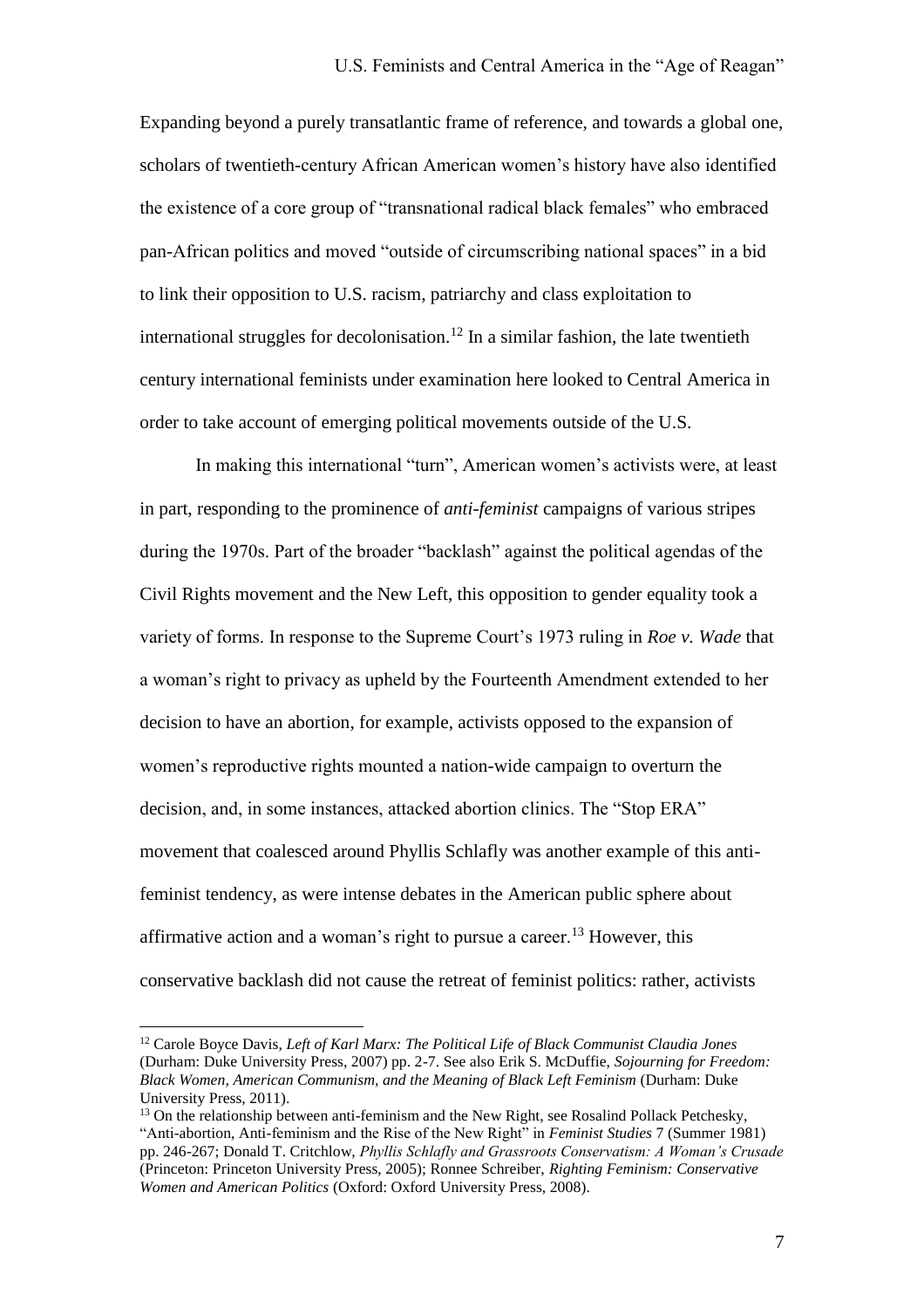developed new strategies and found new problems with which to engage. These included initiatives as diverse as the formation of political action committee EMILY's List, and the promotion of Women's Studies as an academic discipline in order to harness the intellectual power of feminist critique.<sup>14</sup> Whilst these essentially *domestic* dimensions of post-1960s U.S. feminism have garnered some scholarly attention, it is also important to understand the developing focus amongst women's activists on *international* politics during the 1980s. This process involved the internationalisation of feminist discourse in order to contextualise the domestic experience of antifeminist backlash, and to argue that American women's issues were, in a variety of ways, linked to those in the Third World. This article consequently focuses on the importance of Central America as an issue in the radicalisation of women's activists in the U.S. in order to add an important dimension to the study of feminism in the "age of Reagan".

During the period 1975-1985, for example, the establishment by the United Nations of an International Decade for Women tapped into a mind-set amongst feminist activists that emphasised, in the words of historian Christine Stansell, "the idea of a cosmopolitan body of women whose loyalties to the sex transcended their national identities."<sup>15</sup> As a part of the Decade for Women, a series of international conferences took place, allowing representatives of nation-states and nongovernmental organisations to meet and discuss the issues that faced women throughout the world. In 1975, the first International Women's Conference took place in Mexico City, setting out a "World Plan of Action" that aimed towards "full gender

<sup>&</sup>lt;sup>14</sup> Sara M. Evans, "Feminism in the 1980s: Surviving the Backlash" in Gil Troy and Vincent J. Cannato (eds.), *Living in the Eighties* (Oxford: Oxford University Press, 2009) pp. 89-92.

<sup>&</sup>lt;sup>15</sup> Stansell, op. cit. pp. 355-356. On the UN efforts to develop an international community of feminist activists, see Jocelyn Olcott, "The Battle within the Home: Development Strategies and the Commodification of Caring Labors at the 1975 International Women's Year Conference" in Leon Fink (ed.), *Workers Across the Americas: The Transnational Turn in Labor History* (Oxford: Oxford University Press, 2011).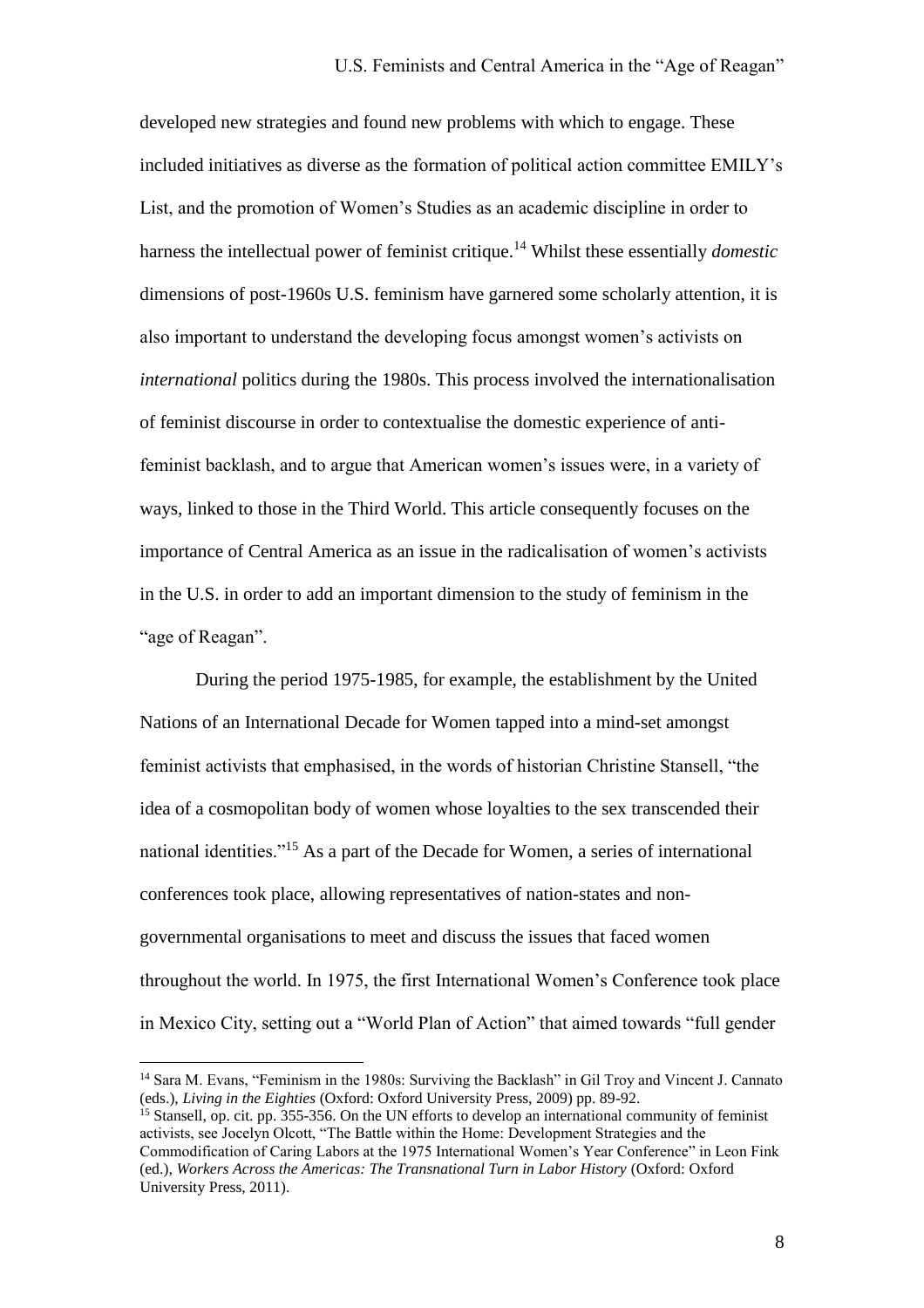equality and the elimination of gender discrimination; the integration and full participation of women in development; and an increased contribution by women towards strengthening world peace."<sup>16</sup> Another meeting was held in Copenhagen in 1980, but perhaps the most significant event was the Third International Women's Conference held in Nairobi, Kenya to mark the culmination of the Decade for Women in 1985. According to a report on the event that appeared in U.S. journal *Feminist Studies*, activists came away from Nairobi having discussed the practical and theoretical issues underpinning international feminism, concluding that: "rethinking feminism beyond sexual egalitarianism…has become a central task for many within the North American feminist movement."<sup>17</sup>

This urge to take feminism "beyond sexual egalitarianism" was represented in prominent works by women of colour such as Angela Davis and Gloria Anzaldúa that were published during International Women's Decade, which emphasised the global dimensions of feminist struggle, as well as the important intersections between gendered, racial, ethnic and class oppressions.<sup>18</sup> A particularly notable example of this tendency was feminist theorist bell hooks's book *Ain't I a Woman* (1981), which argued that African American women had been side-lined by *both* the patriarchy of the Black freedom struggle *and* the racism of the liberal feminist movement, before suggesting that "our struggle for liberation has significance only if it takes place within a feminist movement that has as its fundamental goal the liberation of all people."<sup>19</sup> In making this argument, hooks was building on a history of

<sup>&</sup>lt;sup>16</sup> "First World Conference on Women" <http://www.un.org/en/development/devagenda/gender.shtml> (accessed 3 April 2012).

<sup>&</sup>lt;sup>17</sup> "Nilüfer Çağatay, Caren Grown and Aida Santiago, "The Nairobi Women's Conference: Toward a Global Feminism?" in *Feminist Studies* 12: 2 (Summer 1986) p. 405.

<sup>18</sup> See, for example, Angela Davis, *Women, Race and Class* (New York: Random House, 1981); Cherrié Moraga and Gloria Anzaldúa (eds.), *This Bridge Called My Back: Writings by Radical Women of Color* (Watertown: Persephone Press, 1981).

<sup>19</sup> bell hooks, *Ain't I a Woman: Black Women and Feminism* (London: Pluto Press, 1981) p. 13.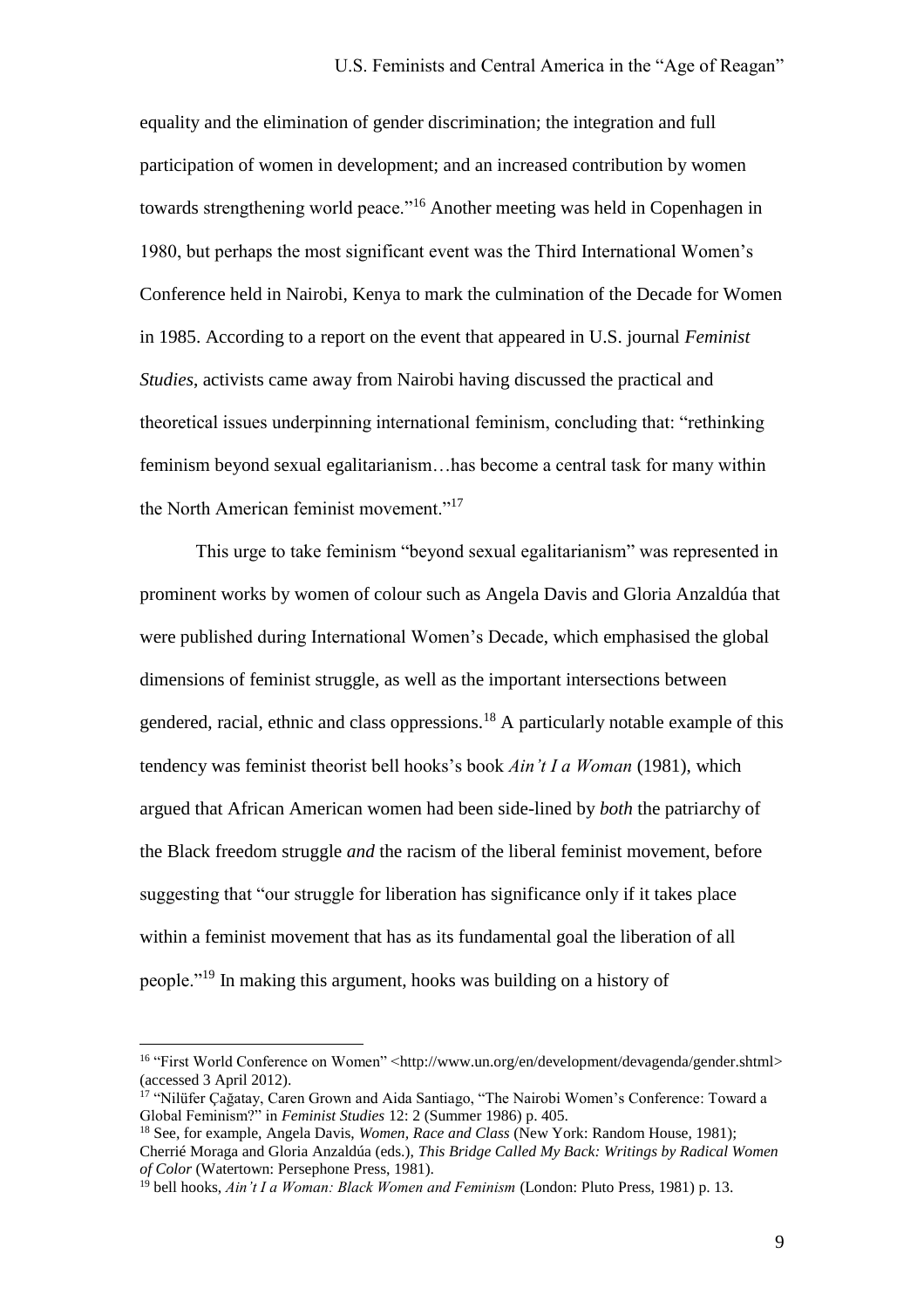internationalism amongst women of colour that was a persistent feature of their political activism, especially since the Black and Chicano nationalist movements of the 1960s and 1970s developed strong connections to women and men struggling against colonialism in Africa, Latin America and Asia.<sup>20</sup> In this sense, women of colour developed an internationalist consciousness much earlier than their counterparts in the white, middle-class women's movement, and therefore acted as a kind of vanguard, leading the mainstream U.S. feminist movement towards and engagement with the Third World in the 1980s.

Women's activists consequently reoriented themselves towards universalist women's issues in the Third World, such as reproductive rights and genital mutilation.<sup>21</sup> However, they also looked towards specific national liberation struggles for inspiration, especially those taking place in the United States' "back door": Central America. The rest of this article examines the manner in which the Nicaraguan, Salvadoran and Guatemalan revolutions influenced the thinking of U.S. women's activists about both feminism and anti-interventionism. It therefore focuses explicitly on the attitudes and activism of North American feminists, rather than their Central American counterparts. In doing so, it fleshes out the importance of intervention in Central America in the radicalisation of U.S. feminists during the 1980s, as well as highlighting the contributions made by intellectuals and filmmakers to the culture of activism that emerged out of the anti-interventionist movement.

<sup>20</sup> On the internationalism of the post-1945 Black left, see Cynthia A. Young, *Soul Power: Culture, Radicalism and the Making of a U.S. Third World Left* (Durham, NC: Duke University Press, 2006). On Chicana feminism, see Alma M. Garcia, "The Development of Chicana Feminist Discourse, 1970- 1980" in *Gender and Society* 3:2 (June 1989) pp. 217-238.

<sup>&</sup>lt;sup>21</sup> On the subject of genital mutilation, see Melani McAlister, "Suffering Sisters? American Feminists and the Problem of Female Genital Surgeries" in Michael Kazin and Joseph A. Martin (eds.), *Americanism: New Perspectives on the History of an Ideal* (Chapel Hill, University of North Carolina Press, 2006).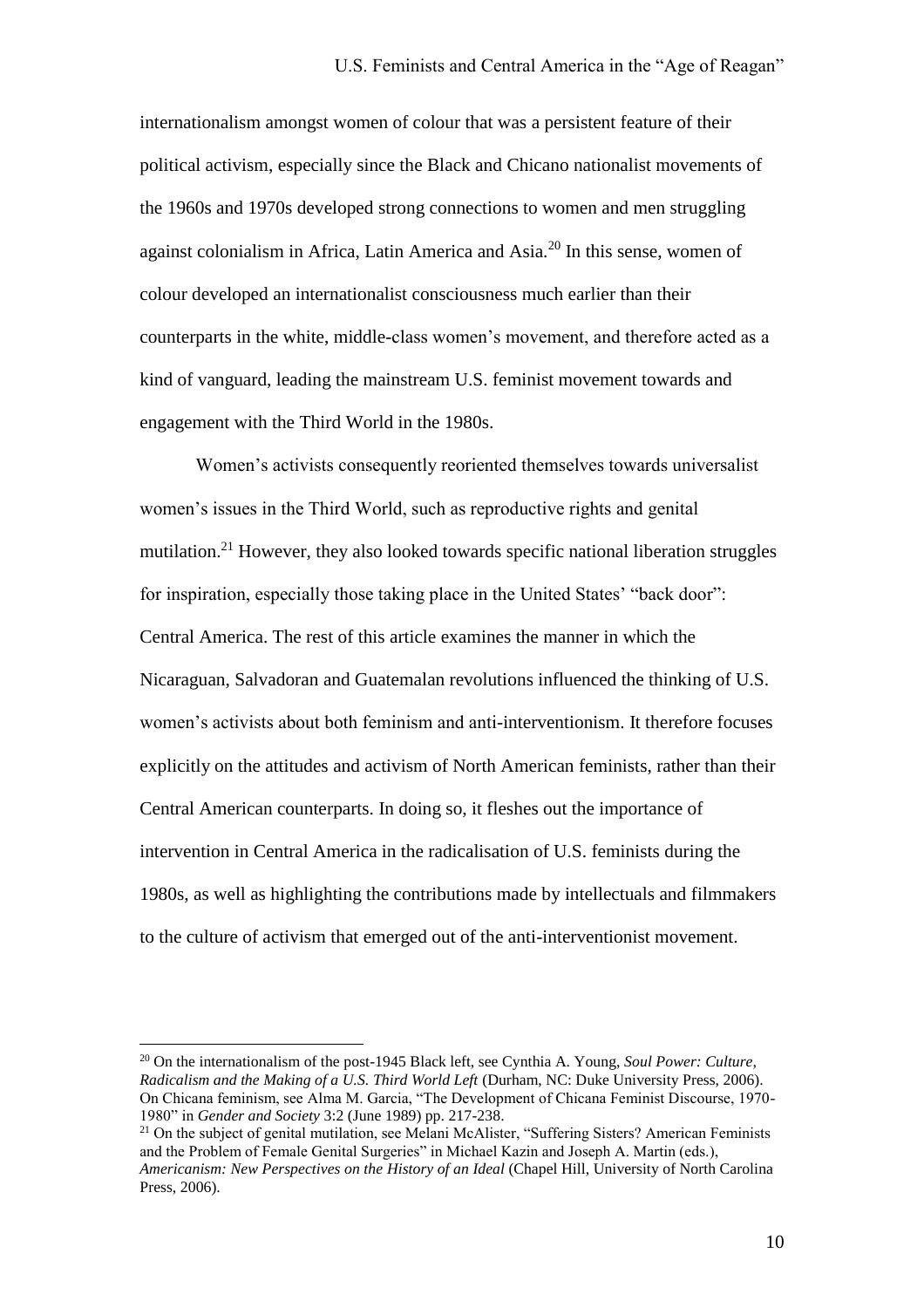#### Intellectual Activism: Margaret Randall and Cynthia Enloe

In the aftermath of the 1979 Nicaraguan revolution, in which female guerrillas had participated on an equal footing with men, the Sandinista government enacted a number of measures improving the status of women in the country, including the formation of an Office of Women to provide advocacy on a variety of issues.<sup>22</sup> As queer historian Emily Hobson has shown, these developments meant that the revolution appeared to activists in the U.S. as, "the most explicitly pro-feminist national liberation movement of the post-war era, one that offered reconciliation between the goals of anti-imperialist struggle and women's liberation."<sup>23</sup> A relationship of mutual intellectual and political sustenance therefore developed between the two movements: as feminist thinking bred new ways of approaching U.S. involvement in Central America, so anti-interventionist struggles occurring outside the U.S. bred new ways of thinking about women's activism.

These advances can be illustrated in more detail through examination of the 1980s output of poet and oral historian Margaret Randall, and international relations scholar Cynthia Enloe. Born in 1936, Randall spent the late 1950s and early 1960s working in avant-garde literary and artistic circles in New York before experiencing the turbulence of 1968 in Mexico City. As a consequence, her political development was intimately linked to the second wave of U.S. feminism that developed during the late 1960s.<sup>24</sup> She moved to Cuba in 1969, before relocating to Nicaragua in 1980, where she stayed until 1984. At the start of her career, Randall developed a reputation both as a poet and an editor of the transnational New Left literary journal *El Corno* 

<sup>22</sup> Norma Stoltz Chinchilla, "Revolutionary Popular Feminism in Nicaragua: Articulating Class, Gender and National Sovereignty" in *Gender and Society* 4:3 (September 1990) pp. 370-397. <sup>23</sup> Emily K. Hobson, "Imagining Alliance: Queer Anti-Imperialism and Race in California, 1966-1990" PhD dissertation (University of Southern California, 2009) p. 267.

<sup>24</sup> Randall has highlighted this link herself. See Margaret Randall, *Gathering Rage: The Failure of Twentieth Century Revolutions to Develop a Feminist Agenda* (New York: Monthly Review Press, 1992) p. 16.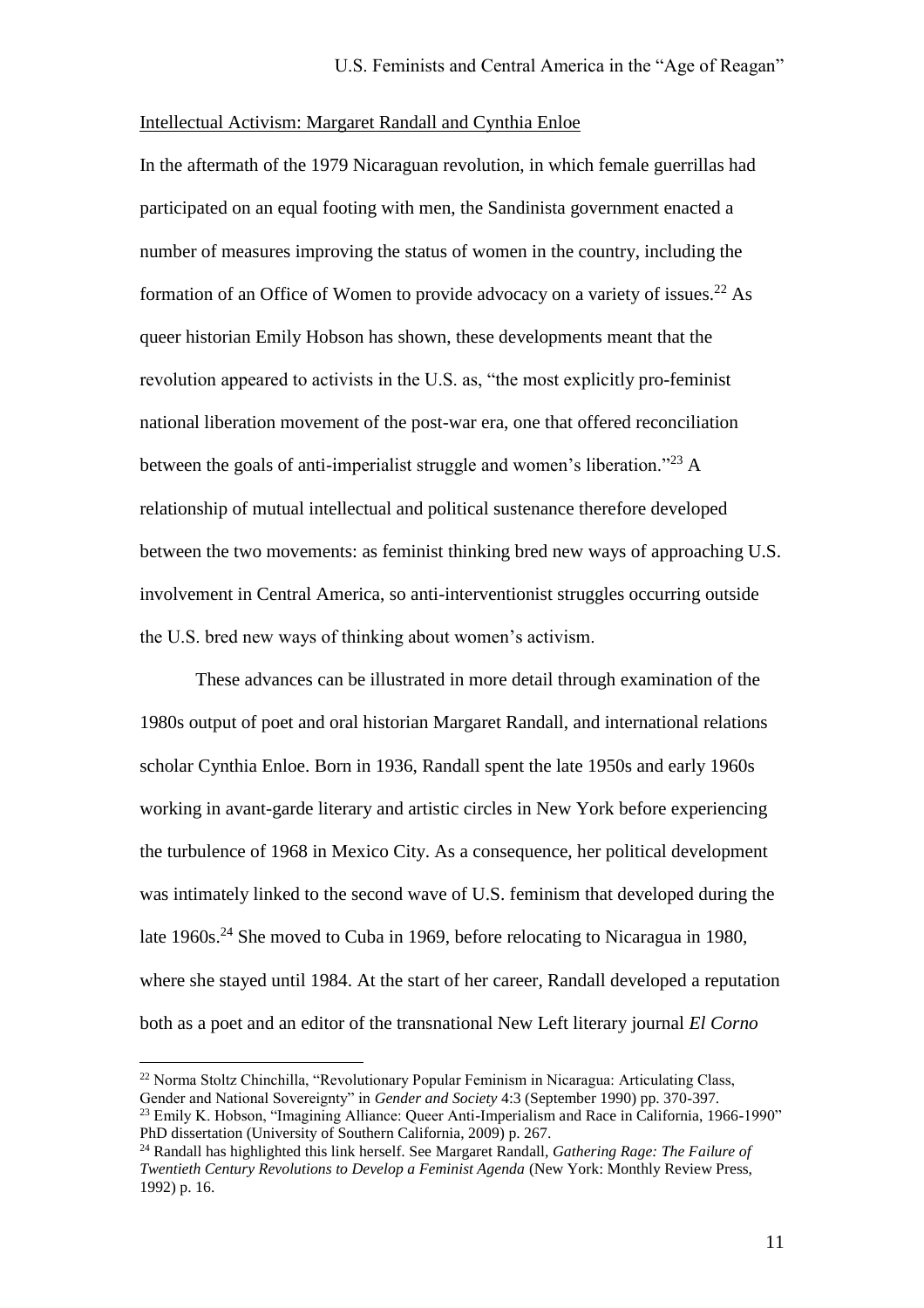*Emplumado*. <sup>25</sup> However, by the 1980s she had shifted orientation: starting in Cuba in the late 1970s and continuing throughout her time in Nicaragua, Randall conducted workshops that aimed to teach ordinary people, especially women, to record oral testimony in order to develop popular, self-authored historical narratives.<sup>26</sup> The workshops resulted in a number of edited collections seeking to give Cubans and Nicaraguans ignored by "official histories" the space to document their everyday experience. For example, *Sandino's Daughters* (1981), which contained the testimony of women who had taken up arms with the FSLN during the Nicaraguan revolution, was intended to document "a different kind of history: women speaking for themselves about their experiences as women, and at the same time analysing the process of political development in their own country."<sup>27</sup>

*Sandino's Daughters*, along with several comparable collections Randall edited during the  $1980s$ ,<sup>28</sup> acted on the proposition that "feminism is about memory, about re-inserting memory into history."<sup>29</sup> At the centre of Randall's mission was an attempt to develop a form of historical documentation that would represent the subjective experiences of women's everyday lives and their own individual struggles against imperialism. In this way, Randall sought to build on second wave feminism's strategy of "consciousness raising", which formed the backbone of women's organising during the 1960s and 1970s by emphasising the political dimensions of

<sup>&</sup>lt;sup>25</sup> Randall founded the journal in 1959 in an effort to bring Latin and North American literary cultures into conversation. Published in both Spanish and English, *El Corno Emplumado* consequently printed a mixture of poetry, prose, and letters in the hope of fostering a transnational, revolutionary literature. See Dan Georgakas, "New Left Literature" in Mary Jo Buhle, Paul Buhle and Dan Georgakas (eds.) *The Encyclopedia of the American Left* (Oxford: Oxford University Press, 1998) p. 552.

<sup>26</sup> John Beverley, *Testimonio: On the Politics of Truth* (Minneapolis: University of Minnesota Press, 2004) p. 99.

<sup>27</sup> Margaret Randall (ed.), *Sandino's Daughters: Testimonies of Nicaraguan Women in Struggle* (Vancouver: New Star Books, 1981) p. i.

<sup>28</sup> See, for example, Margaret Randall (ed.), *Inside the Nicaraguan Revolution: The Story of Doris Tijerino* (Vancouver: New Star, 1978), and Margaret Randall (ed.), *Cuban Women: Twenty Years Later* (New York: Smyrna Press, 1980).

<sup>29</sup> Randall, *Gathering Rage* p. 35.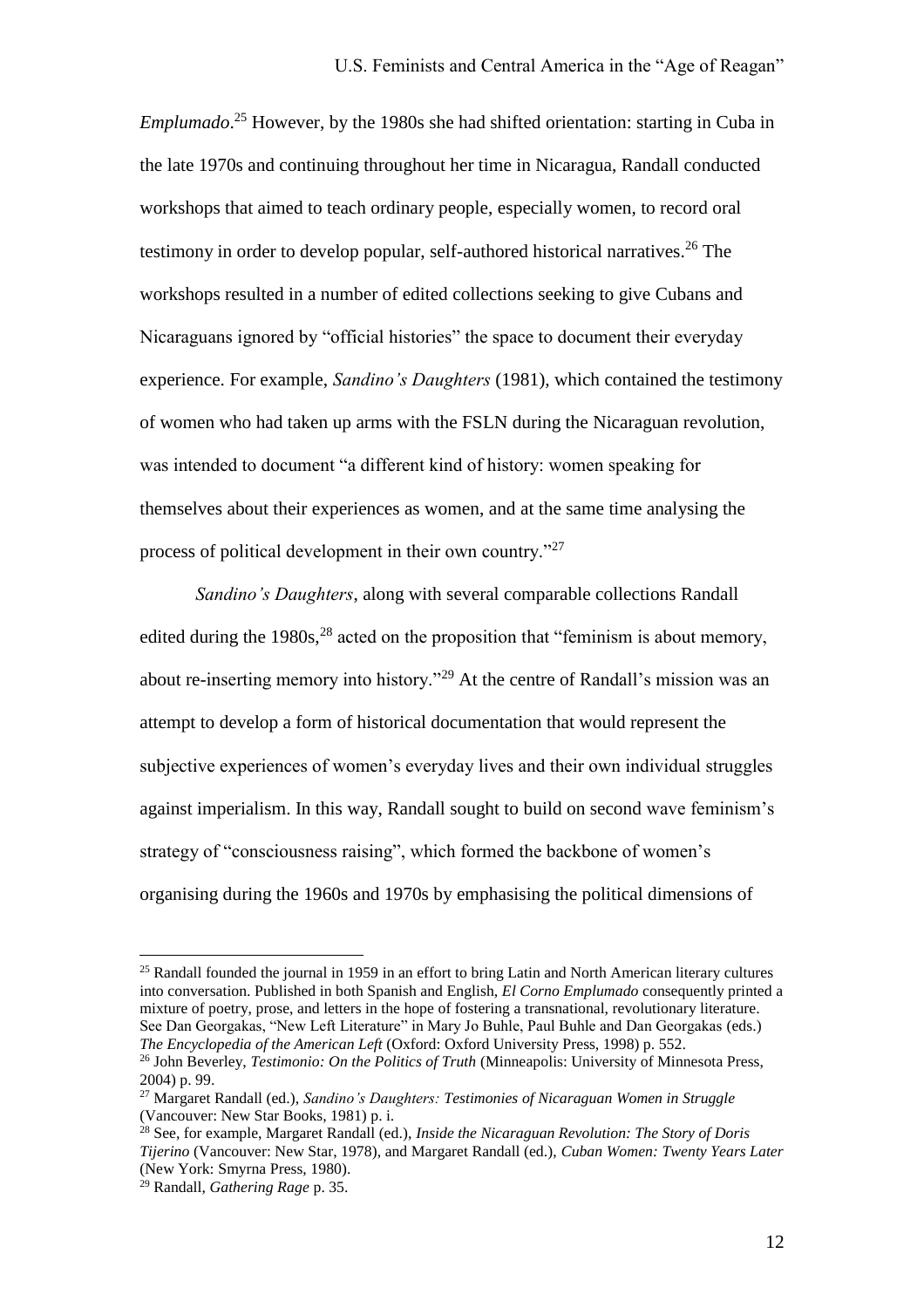"personal experience" and "self scrutiny". The formation of consciousness raising groups and the organisation of "speak outs" provided women with situations in which they could recount individual experiences of rape, violence and abuse, thus "placing accounts of women's lived experiences at the core of the feminist project."<sup>30</sup> Randall's approach to oral history can consequently be viewed as part of a broader development within the North American leftist imagination, in which Central America solidarity became a discourse that, at the same time as it protested U.S. intervention on behalf of the region's counter-revolutionary forces, also meshed with the conception that "the personal is political" to promote a feminist politics of memory.

This politicised conception of history was also important because of the relatively traditional and gendered analysis of Central American politics produced by much of the U.S. left during the 1980s. For example, prominent revisionist historians such as Gabriel Kolko and Walter LaFeber paid close attention to the region during the decade, arguing that the American public was poorly informed about the revolutions that were taking place there, and consequently suffering from a "crisis in historical perspective."<sup>31</sup> Furthermore, noted linguist and public intellectual Noam Chomsky authored a critical examination of U.S. policy in the region and embraced a radical anti-interventionist stance.<sup>32</sup> However, these prominent and widely discussed analyses did not engage the issue of gender, either in relation to the Nicaraguan,

<sup>&</sup>lt;sup>30</sup> Tasha N. Dubriwny, "Consciousness-Raising as Collective Rhetoric: The Articulation of Experience in the Redstockings' Abortion Speak Out of 1969" in *Quarterly Journal of Speech* 91:5 (November 2005) p. 401.

<sup>&</sup>lt;sup>31</sup> See Gabriel Kolko, *Confronting the Third World: United States Foreign Policy, 1945-1980* (New York: Pantheon Books, 1988); Walter LaFeber, *Inevitable Revolutions: The United States in Central America* (New York: W.W. Norton, 1984). For a discussion of revisionist historiography and the politics of intervention in Central America, see Nick Witham, "Confronting a 'crisis in historical perspective': Walter LaFeber, Gabriel Kolko and the Functions of Revisionist Historiography During the Reagan Era" in *Left History* 15:1 (Fall/Winter 2010/2011) pp. 65-86.

<sup>32</sup> See Noam Chomsky, *Turning the Tide: U.S. Intervention in Central America and the Struggle for Peace* (Boston: South End Press, 1985).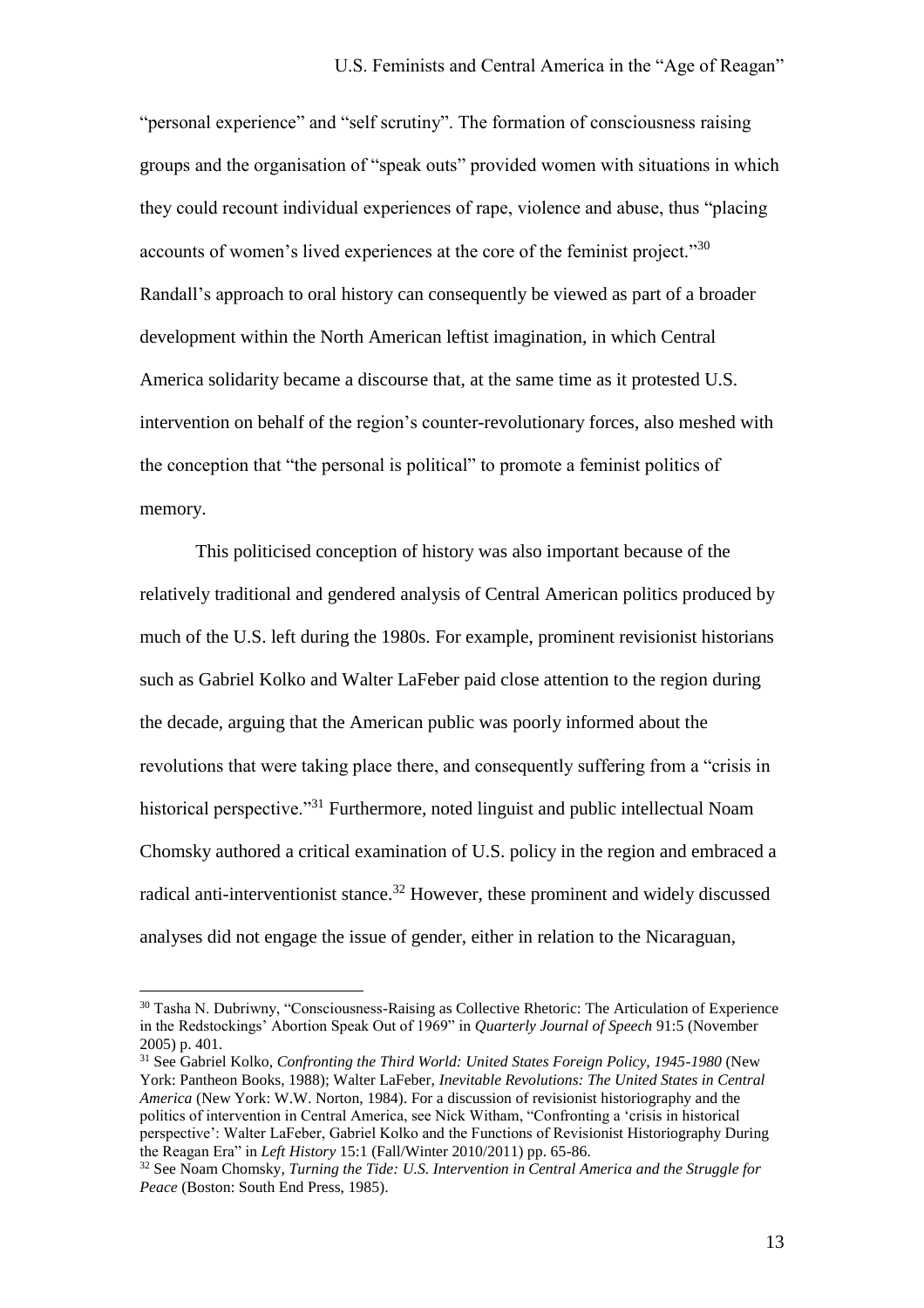Salvadoran and Guatemalan revolutions themselves, or as it pertained to U.S. intervention and its impact on Central American society. Randall's attempt to forge a feminist politics of memory can therefore be viewed not only as an effort to give Central American women the space they were not afforded in their own "official" national histories, but also as an attempt to counteract the lack of attention paid to women's lives in the historiography produced by the U.S. left itself.

Two years younger than Randall, Cynthia Enloe was born in 1938. She took an undergraduate degree at Connecticut College in 1960, and a PhD in Political Science at the University of California, Berkeley, which she completed in 1967. Whilst Enloe was involved in Berkeley's Free Speech Movement, she was only on the fringes of the developing Women's Movement, and has acknowledged that she did not even use the word "woman" in her doctoral dissertation, which focussed on multiethnic politics in Malaysia.<sup>33</sup> However, as her career progressed Enloe became one of the leading practitioners and theorists of feminist International Relations scholarship. The shift towards feminism in Enloe's research occurred during the late 1970s and early 1980s, and resulted in the publication of her first explicitly feminist work, *Does Khaki Become You?* in 1983, the Preface to which claimed that:

So much of military history and current commentary on weapons, wars and defense spending is written as though women didn't exist…It seems to me that by revealing both how military forces have depended on women and have tried to hide that dependence, we, as women, can expose a vulnerable side of the military which is often overlooked.<sup>34</sup>

<sup>33</sup> "Interview with Professor Cynthia Enloe" in *Review of International Studies* 27:4 (October 2001) pp. 651-652.

<sup>34</sup> Cynthia Enloe, *Does Khaki Become You? The Militarization of Women's Lives* (Boston: South End Press, 1983) p. v.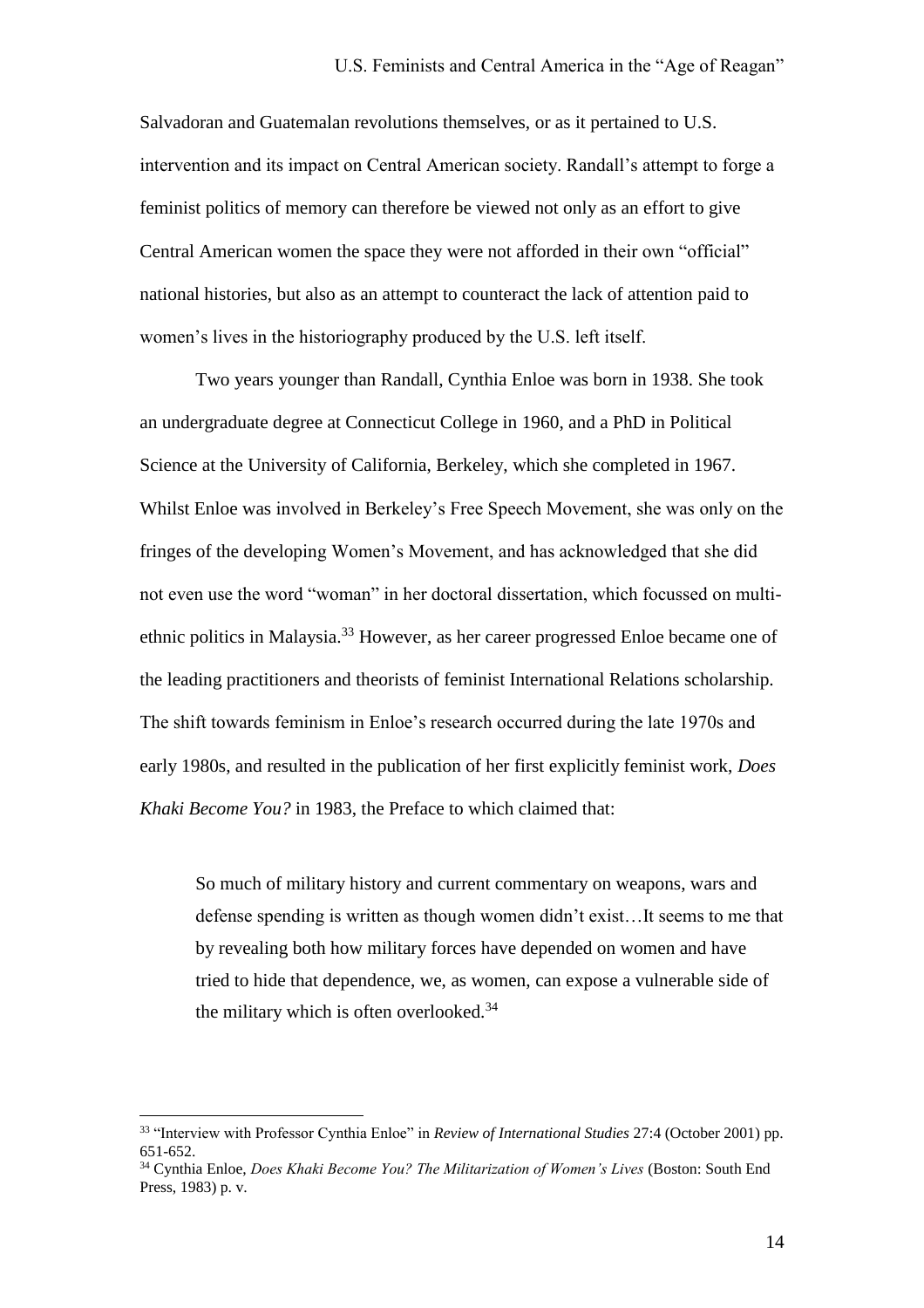The book included discussion of the militarisation of prostitution, military wives, and the role of nurses in modern militaries. However, its most significant contribution in the context of this paper was Enloe's examination of the role of women in national liberation armies, in particular that of Nicaragua. She began by posing a question: "To what extent does participation in insurgent anti-state military forces emancipate women?"<sup>35</sup> The answer, in the case of Nicaragua at least, was by no means simple. Whilst Enloe found evidence to suggest that women saw their active involvement in the Sandinistas' guerrilla campaigns as a means by which they could "change relations between women and men in Nicaragua," she also worried that the postrevolutionary Nicaraguan army was maintaining the traditional sexual division of labour by reverting to a "masculine state-authorised institution."<sup>36</sup> In making this point, she emphasised that although the feminist agenda was advanced in certain important ways, many Nicaraguan women were concerned with the on-going patriarchy of the Sandinistas as the revolutionaries pursued their primary goals of land redistribution and the defeat of the Contras.

In 1985, Enloe published an article in *Radical America* entitled "Bananas, Bases, and Patriarchy: Some Feminist Questions About the Militarization of Central America." It argued that the relationships of dependency that characterised the international political economy were more gendered than previous scholarship had acknowledged. Enloe suggested that this conclusion had a direct relevance to the Central America solidarity movement: "when we root our political organising in analyses which disregard gender, feminism can quickly get shrunk to a shadow of its formerly vibrant self."<sup>37</sup> These arguments culminated in *Bananas, Beaches, and Bases*

<sup>35</sup> Ibid. p. 160.

<sup>36</sup> Ibid. pp. 170-172.

<sup>&</sup>lt;sup>37</sup> Cynthia Enloe, "Bananas, Bases, and Patriarchy: Some Feminist Questions About the Militarization of Central America" in *Radical America* 19:4 (July-August 1985) pp. 7-8.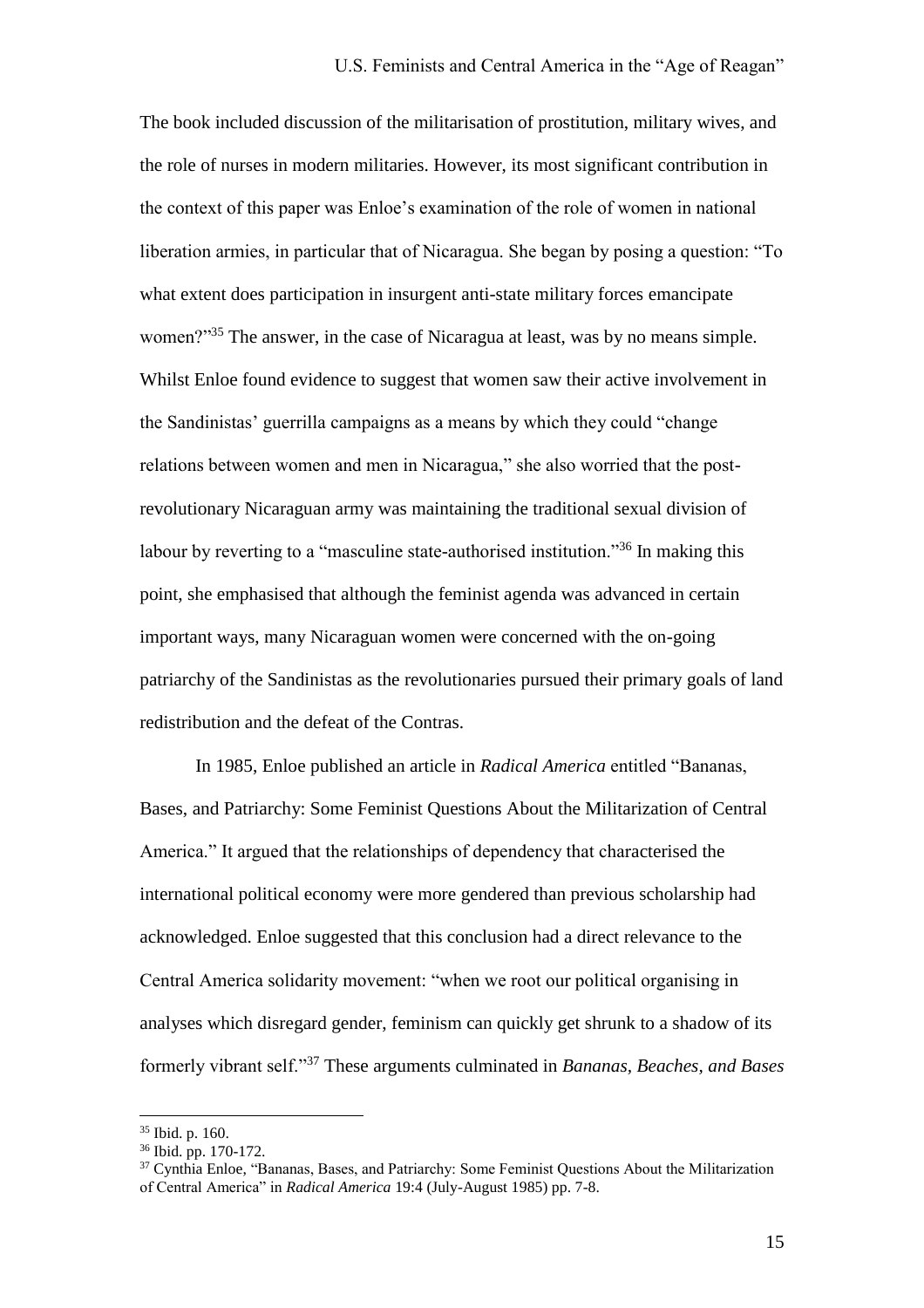(1989), which stood as Enloe's first systematic attempt to formulate a feminist theory of international relations, and was published just as gendered analyses of world politics by scholars such as Carol Cohn, Jean Bethke Elshtain, Judith Hicks Stiehm and J Ann. Tickner, along with those of Enloe herself, entered the mainstream of the discipline. <sup>38</sup> In the book's introduction, Enloe used the recently exposed Iran-Contra affair as a touchstone, considering what role women played in the scandal, as well as how it affected their everyday lives, not only in the U.S., but throughout the Third World.<sup>39</sup> Again, then, analysis of a particular facet of U.S. intervention in Central America was used to demonstrate the ways in which the politics of antiinterventionism and feminism were mutually reinforcing. In spite of the obvious differences between Randall and Enloe – the first an activist and cultural worker favouring the political rhetoric of poetry and oral history, the second a professional scholar working within the disciplinary boundaries of the U.S. academy – their examples highlight the intersections between feminist intellectual culture and antiinterventionist activism during the 1980s, and demonstrate how the urge to internationalise women's political thinking created new and fruitful ways of conceptualising U.S. intervention in Central America.

#### Documentary Politics and the Testimonio Narrative

 $\overline{a}$ 

This type of political convergence also took place in several politicised documentary films produced during the 1980s. Writing in 1994, film scholar Paula Rabinowitz

<sup>38</sup> See Carol Cohn, "Sex and Death in the Rational World of Defense Intellectuals" in *Signs* 12(4) (1987) pp. 687–698; Jean Bethke Elshtain, *Women and War* (Chicago: University of Chicago Press, 1987); Judith Hicks Stiehm, *Arms and the Enlisted Woman* (Philadelphia: Temple University Press, 1989); J. Ann Tickner, *Gender in International Relations: Feminist Perspectives on Achieving International Security* (New York: Columbia University Press, 1992). For an overview of the field, see Eric M. Blanchard, "Gender, International Relations and the Development of Feminist Security Theory" in *Signs* 28:4 (2003) pp. 1289-1312.

<sup>39</sup> Cynthia Enloe, *Bananas, Beaches, Bases: Making Feminist Sense of International Politics* op. cit. pp. 7-11.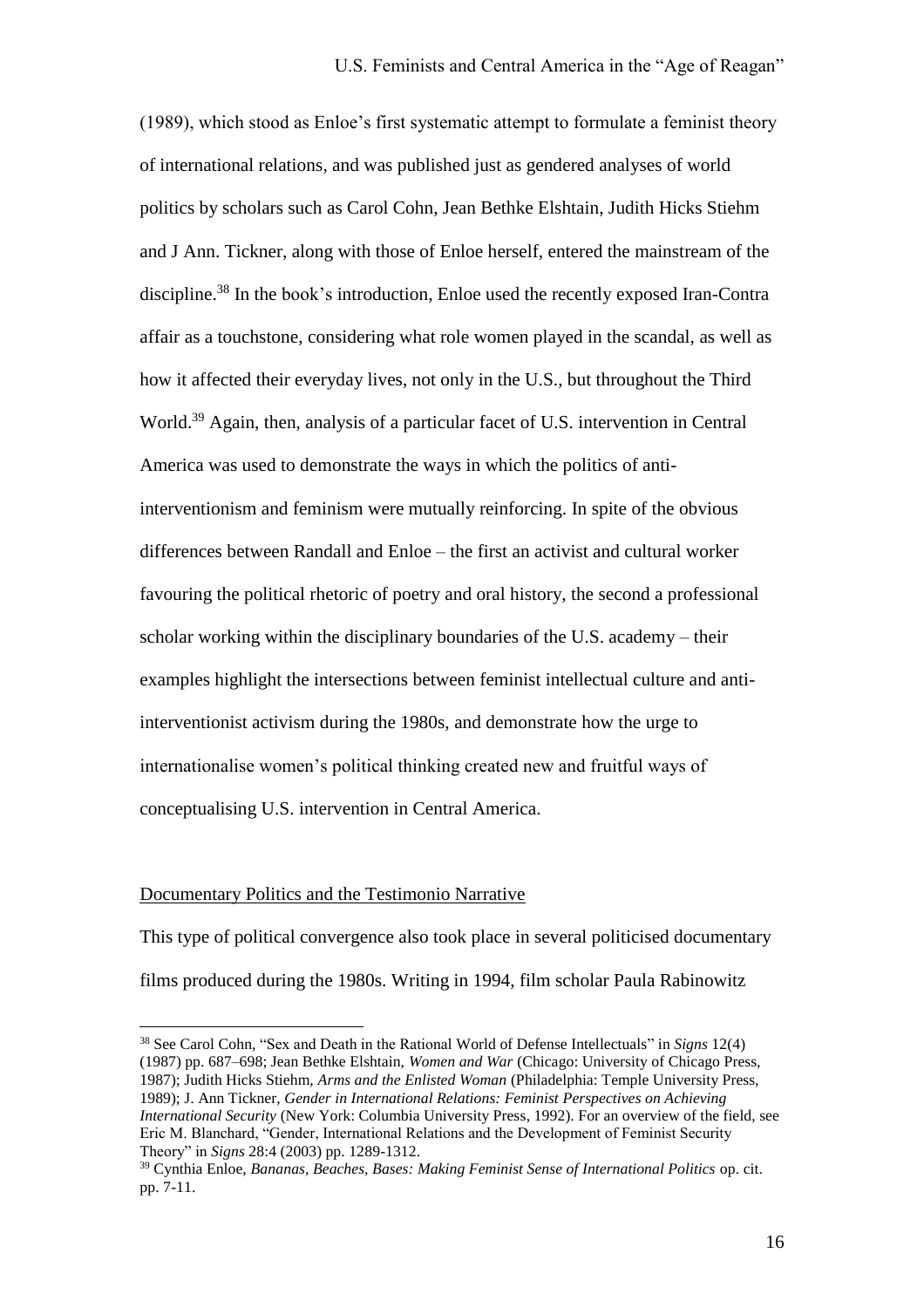described what she saw as a "puzzling contradiction" that emerged during the period: in spite of intense "political repression" by the New Right, during which public funding of the arts was markedly reduced, documentary filmmaking had exhibited an unexpected "renaissance".<sup>40</sup> In making this point, Rabinowitz highlighted the fact that during the 1970s and 1980s, increasingly large numbers of activists made use of improved access to documentary filmmaking's means of production and distribution – as constituted through the development of affordable, lightweight equipment and video technology – to make films that engaged with a variety of political issues. During the same period, widely distributed, prize-winning films such as *Harlan County, U.S.A.* (Barbara Kopple, 1976) and *The Thin Blue Line* (Errol Morris, 1988) demonstrated the potential impact and critical acclaim that could be acquired by politically minded documentary filmmakers.

Documentary film also played a significant role in the cultural life of the feminist and Central American solidarity movements. Two films that typify the relationship that developed between feminist filmmakers and anti-interventionist activists are *When the Mountains Tremble* (1983) and *Maria's Story* (1990). *When the Mountains Tremble* uses the narration of Rigoberta Menchú, an indigenous Guatemalan peasant-turned-guerrilla and a subsequent winner of the Nobel Peace Prize, to narrate the struggle of her people against the U.S.-backed Guatemalan armed forces. The film was the brainchild of a trio of American freelance filmmakers – Pamela Yates, Tom Sigel and Peter Kinroy – who came together in 1980 to form the independent production company Skylight Pictures. It originated in a project undertaken by the group to make a set of documentaries for commercial network CBS. In 1982, two hour-long films entitled *Central America in Revolt* and *Guatemala*

<sup>40</sup> Paula Rabinowitz, *They Must be Represented: The Politics of Documentary* (London: Verso, 1994) p. 2.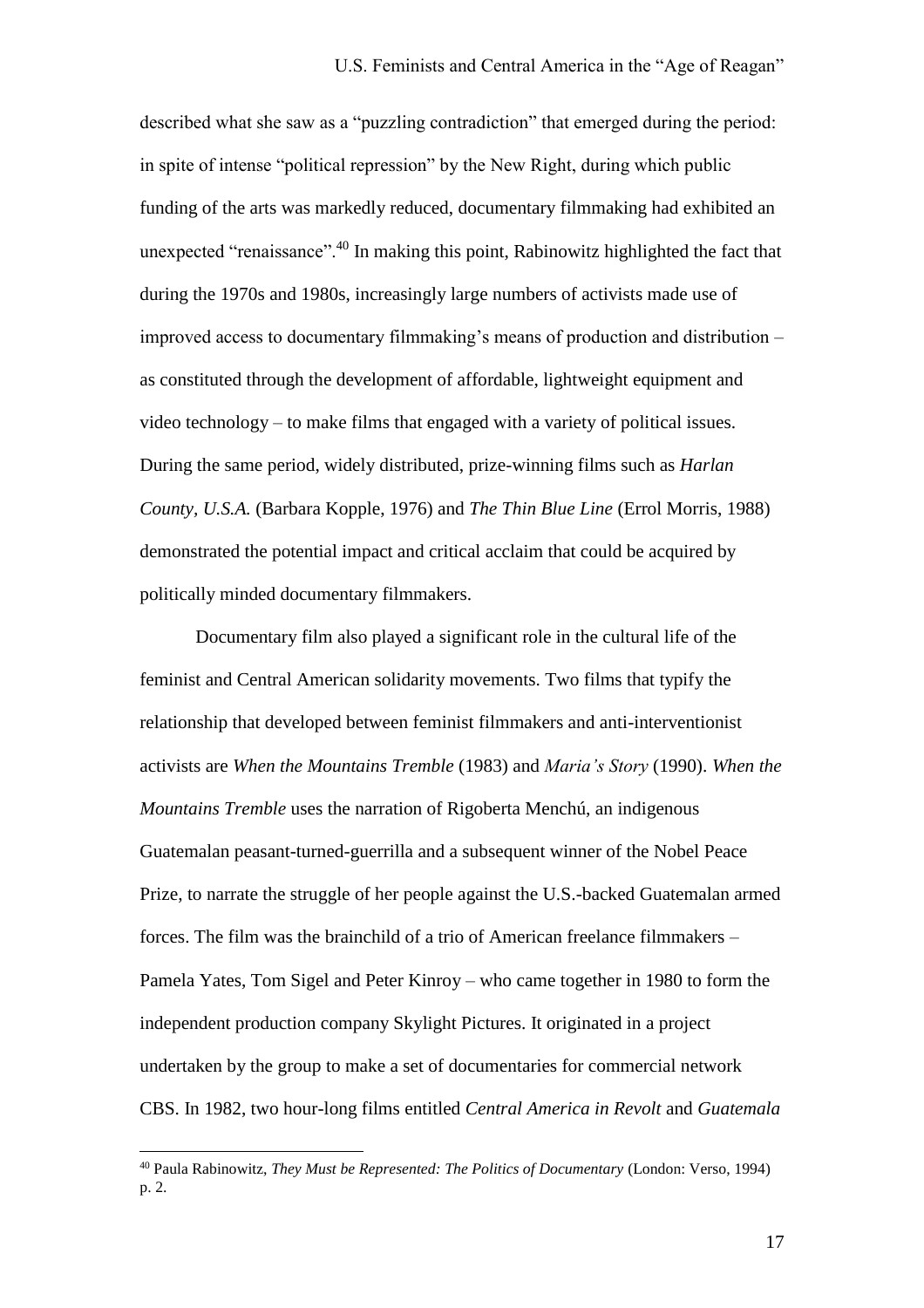appeared as a part of the "CBS Reports" series. During the production of these programs, however, the crew collected a large amount of unused material, which they decided to draw on to make their own, feature length film that would eschew the format imposed by network television and consciously adopt a "partisan approach" to the history of U.S. involvement in Guatemala.<sup>41</sup>

*Maria's Story* chronicles the daily life of Maria Serrano, a mid-level guerrilla leader in the Salvadoran Farabundo Martí National Liberation Front (FMLN). The initial monies for the production came from the British television company, Channel 4, which allowed the crew to travel to El Salvador and shoot 68 hours of footage.<sup>42</sup> However, on their return to the U.S. in June 1989, directors Pamela Cohen and Monona Wali still required \$107,000 to complete the film. The project was initially rejected for screening on PBS, and for over twelve months looked as though it might never be realised.<sup>43</sup> However, further funding was eventually acquired from the New York State Council on the Arts, a body similar in make-up to the CPB that operated at the state rather than federal level, as well as the Women's Project and the Paul Robeson Fund.

*When the Mountains Tremble* and *Maria's Story* were therefore intended for screening on public television networks, which would offer access to a mass audience. However, both sets of filmmakers also recognised the importance of *alternative* distribution networks, and sought to collaborate with the Central America solidarity movement in order to establish viewers amongst this specific activist community. In a 1985 interview, for example, Pamela Yates suggested that she wanted *When the Mountains Tremble* to "help organise Americans to stop U.S.

<sup>41</sup> Alan Rosenthal, "*When the Mountains Tremble*: An Interview with Pamela Yates" in *Film Quarterly* 39:1 (Autumn 1985) p. 4.

<sup>42</sup> Christina M. Riley, "*Maria's Story*: A Question of Passion" in *UCLA Film and Television Archive Newsletter* (November/December 1990) p. 6.

<sup>43</sup> Rosenberg, "*Maria's Story* Untold…So Far" op. cit.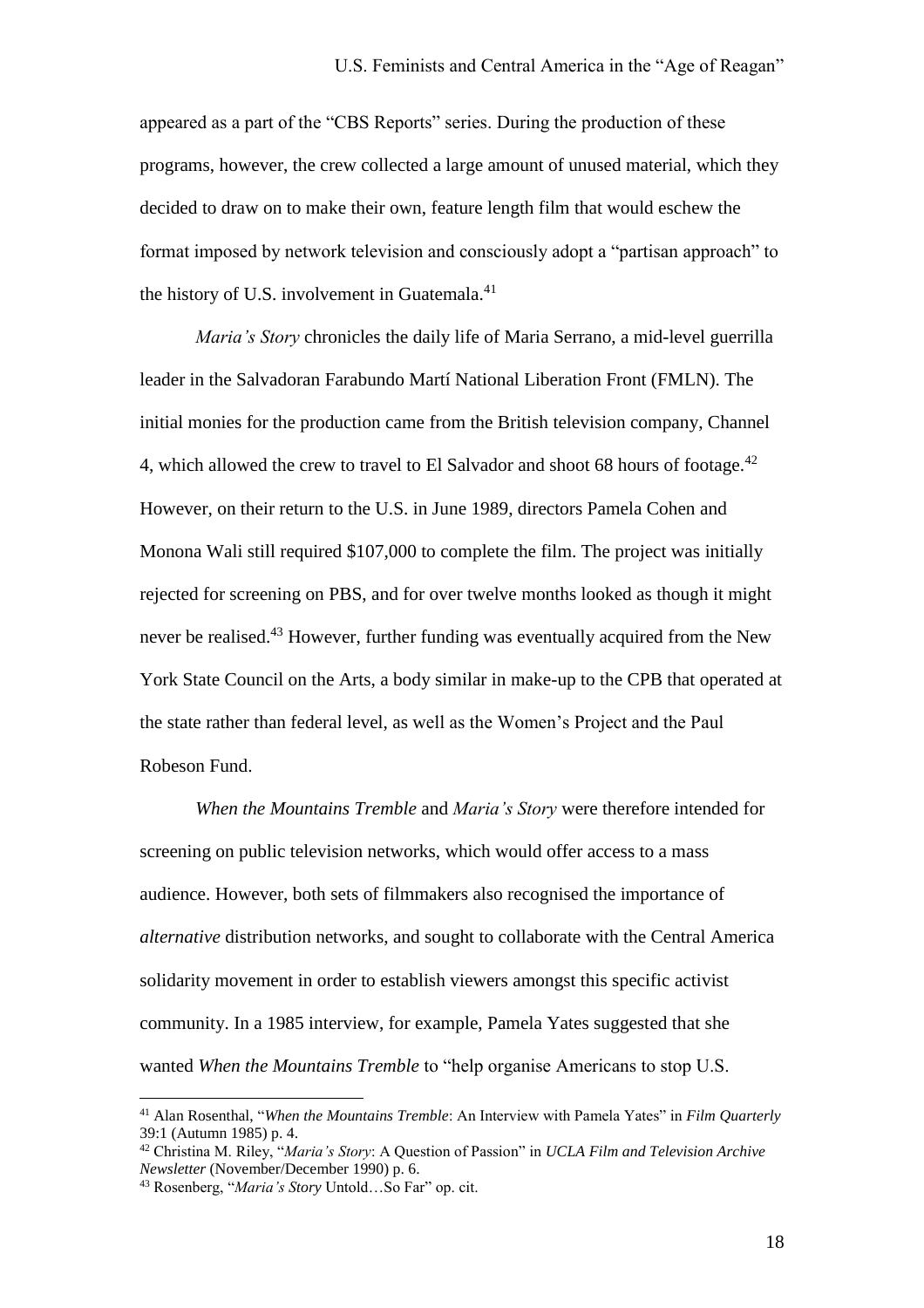intervention in Central America."<sup>44</sup> With this strategic goal in mind, the film was distributed alongside another Skylight Pictures production, *Nicaragua: Report from the Front* (Deborah Shaffer, 1983). The two films were screened together in order to highlight the interconnections between revolutionary situations throughout Central America, because, as Yates pointed out: "Although a lot of people know that the United States is involved with Nicaragua, they don't know there is a war going on in Guatemala."<sup>45</sup> The film's credits thanked the Network in Solidarity with the People of Guatemala and the Committee to Aid Guatemalan Refugees, and it was advertised in the programme for the 1985 convention of the largest U.S.-based solidarity organisation, Committee in Solidarity with the People of El Salvador (CISPES), indications of their makers' connections with the Central America solidarity movement.<sup>46</sup>

*Maria's Story* was also linked to the solidarity movement, via Camino Film Projects, an organisation established by Pamela Cohen and other activist-filmmakers in 1985. The company was designed as "an independent entity aimed at producing documentaries about social change,"<sup>47</sup> and was "committed to providing educational and organizing tools for solidarity and anti-intervention organizations."<sup>48</sup> *Maria's Story* was consequently made with the cooperation of CISPES, representatives of which helped its crew gain access to the FMLN.<sup>49</sup> CISPES networks throughout U.S. also screened the film, often with introductory speeches by representatives of the Salvadoran guerrillas, and Camino shared a percentage of the proceeds from each

<sup>44</sup> Ibid. p. 8.

<sup>45</sup> Rosenthal, "*When the Mountains Tremble*" p. 9.

<sup>46</sup> CISPES Conference Programme (25 May, 1985) p. 9, Committee in Solidarity with the People of El Salvador Records, Wisconsin Historical Society, M94-308: Box 1, Folder 3.

<sup>47</sup> Author's personal email correspondence with Pamela Cohen (August 28 2010).

<sup>48</sup> Pamela Cohen to CISPES (June 7, 1985) Committee in Solidarity with the People of El Salvador Records, Wisconsin Historical Society, M94-308: Box 1, Folder 3.

<sup>49</sup> Author's personal email correspondence with Pamela Cohen (August 28 2010).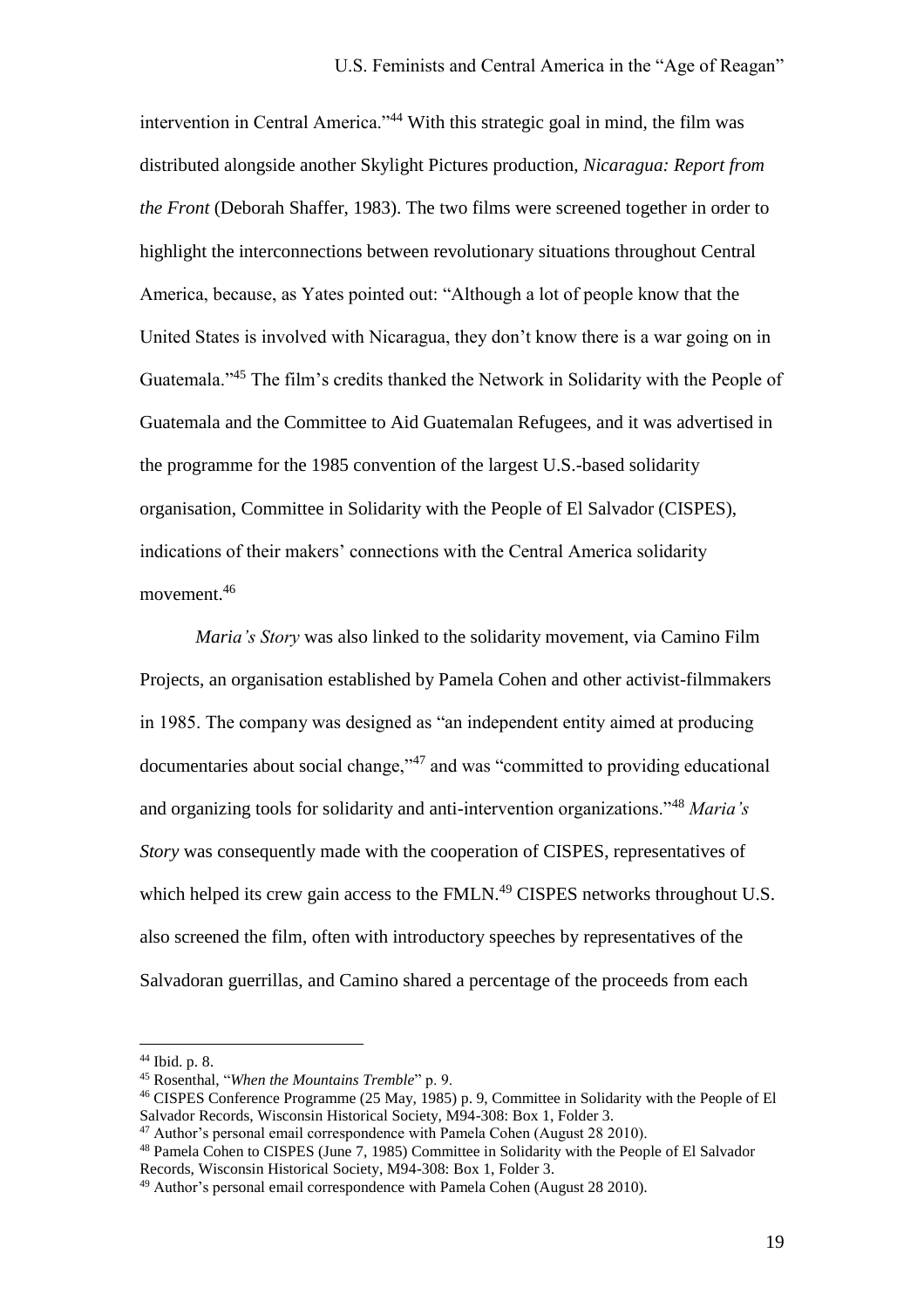premiere with solidarity organisations that helped to sponsor the events.<sup>50</sup> Both films were therefore used as "organising tools" within the solidarity movement, and helped to open up discursive spaces in which anti-interventionist and feminist political agendas could be brought into fruitful conversation.

The films did *not* have a significant impact within policy-making circles in the same way as bigger-budget dramatic pictures *Under Fire* (Roger Spotiswoode, 1983) and *Salvador* (Oliver Stone, 1986), both of which were given high profile screenings on Capitol Hill in an effort to boost support for anti-interventionism during the 1980s. However, the 1986 broadcasting of *When the Mountains Tremble* on public television caused a stir in the mainstream media when *New York Times* reviewer John Corry argued that:

the principal source of financing was the Corporation for Public Broadcasting, which operates with taxpayers dollars. Forget the political content of the documentary for now: America won't crumble because of agitprop. A better question is, why should such a vanity production be subsidised? It's like indulging children with toys.<sup>51</sup>

Corry's criticisms demonstrate that the impact of the film was felt beyond the important, yet relatively narrow, confines of the Central America solidarity movement. Indeed, despite being released seven years apart, *When the Mountains Tremble* and *Maria's Story* entered a media landscape defined by contestation over

<sup>50</sup> Author's personal email correspondence with Pamela Cohen (August 28 2010). Evidence of the manner in which *Maria's Story* was distributed can be found in *Polemicist*, a left-wing student journal with ties to CISPES that ran on the Austin campus of the University of Texas during the early 1990s. In May 1991, the journal advertised a screening of the film, and stated that "on opening night, Gladis Sibrian, a U.S. representative of the FMLN (and like Maria Serrano, a woman originally from rural Chalatanago) will speak." In its review of the film, New York-based radical weekly the *Guardian* advertised a CISPES/MADRE screening of the film at NYU scheduled for March 10 1991. See Scott Bradwell, "*Maria's Story*" in *Polemicist* 2:6 (May 1991) p. 10, and Lisa Maya Knauer, "Maria's Vivid View of Revolt" in *Guardian* (March 6 1991) p. S-8.

<sup>51</sup> John Corry, "A PBS Documentary on Guatemala" in *New York Times* (January 12 1986) p. C14.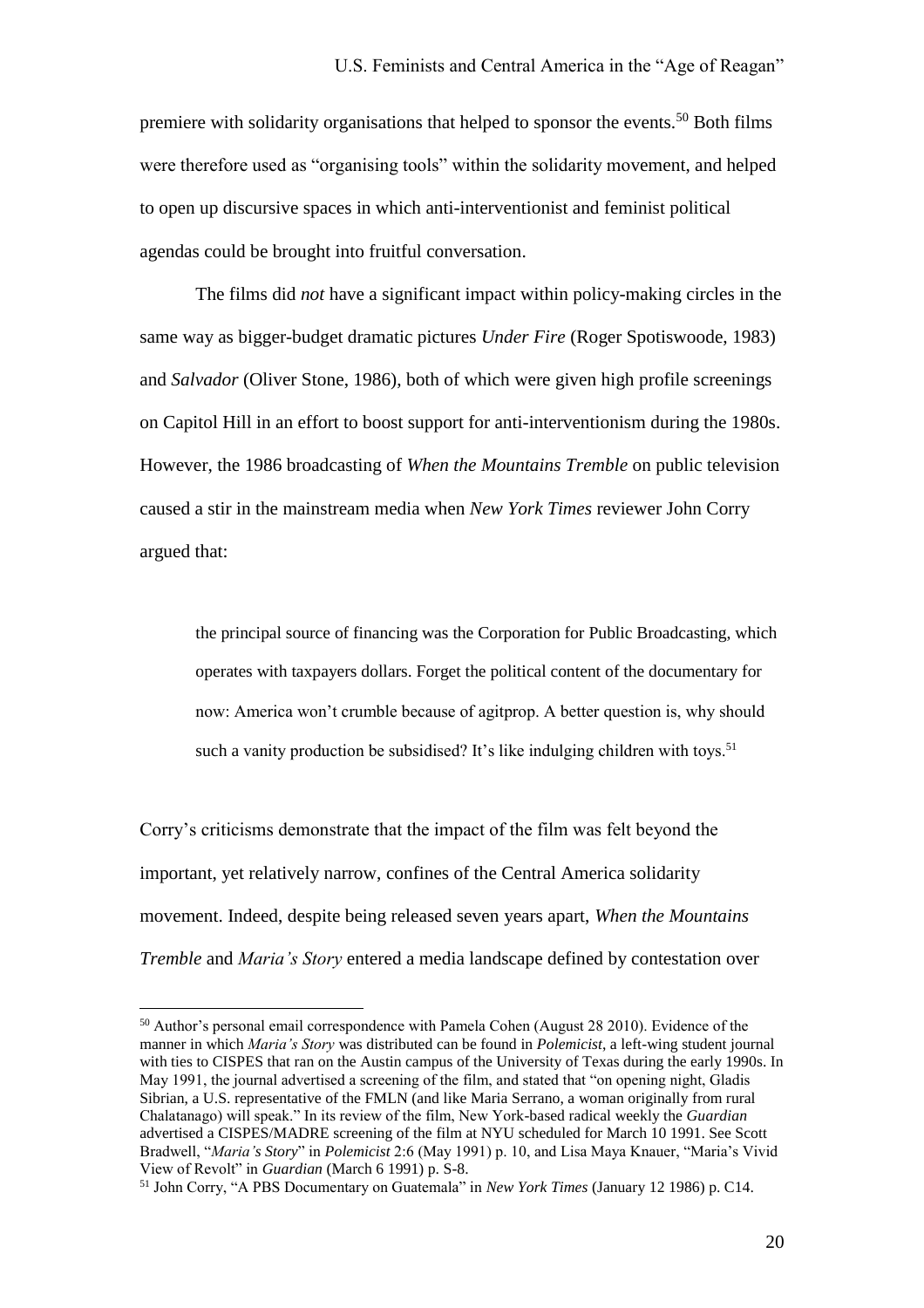the legitimacy of politicised art forms. Was the representation by U.S. filmmakers of the lives of individual Central American women and the manner in which they were affected by U.S. intervention an inappropriate cause for filmmakers to take up and for federal or state bodies to fund? Or, were such perspectives on Third World revolutionary struggle an essential corrective to those provided by mainstream television reporting? These questions shaped the reception of the two films, just as their distribution blurred the line between documentary filmmakers' appeals to the divergent audiences provided, on the one hand, by the solidarity movement, and, on the other, by public television networks.

To appeal to these audiences by fusing the politics of anti-interventionism and international feminism into a potent mixture of propaganda and political filmmaking, *When the Mountains Tremble* and *Maria's Story* replicated the rhetorical strategies of the "testimonio narrative", a genre that rapidly rose to prominence in Latin American literary culture during the late Cold War. Literary critic John Beverley has defined the testimonio as:

a novel or novella-length narrative in book or pamphlet (that is, printed as opposed to acoustic) form, told in the first-person by a narrator who is also the real protagonist or witness of the events he or she recounts, and whose unit of narration is usually a 'life' or significant life experience.<sup>52</sup>

Further to these claims, Beverley notes that the author-narrators of testimonios tend to have political, rather than purely literary, ambitions for their texts, and that the

<sup>52</sup> John Beverley, 'The Margin at the Center: On *Testimonio* (Testimonial Narrative)' in *Modern Fiction Studies* 35:1 (Spring 1989) pp. 12-13.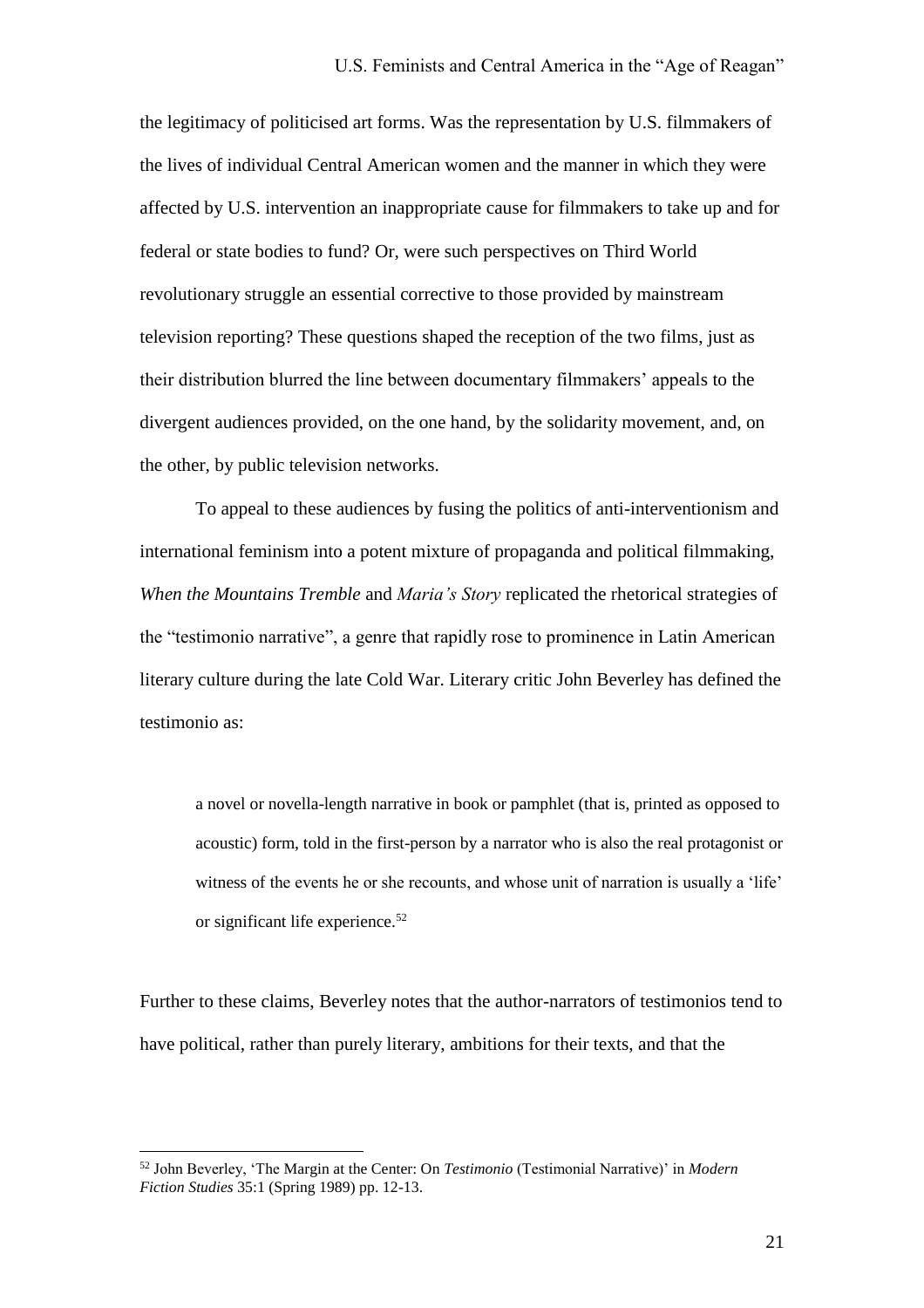development of the form was closely linked to the rise of anti-imperialist national liberation struggles in Latin America after the Cuban Revolution of  $1959$ <sup>53</sup>

One of the genre's most notable early proponents was Rigoberta Menchú, who first published *Ma Llamo Rigoberta Menchú Y Asi Me Nació La Concienca* in 1983. The text was quickly translated into English and published as *I, Rigoberta Menchú* by London-based Verso Books a year later, and has since risen to prominence in the U.S. based primarily on Menchú's receipt of the Nobel Peace Prize in 1992, but also due to the significant controversy in literary and academic circles caused when the truth of its author's autobiographical claims were questioned by anthropologist David Stoll in 1999.<sup>54</sup> However, in order to understand the context in which the text emerged, as well as its subsequent importance for *When the Mountains Tremble*, it is important to remember that upon its release, Menchú's book stood as "a call to conscience, a piece of wartime propaganda", designed to draw the attention of the world to atrocities being committed by the Guatemalan military, and reinforced by Ronald Reagan's policies towards Central America.<sup>55</sup> Indeed, as Ana Patricia Rodriguez has noted, the text emerged as the most notable example of a much broader culture of "testimonial narrative textuality" that served as "a historiographic record of neo-colonialism" for communities throughout the isthmus, similar in technique and political intention to the work of Margaret Randall.<sup>56</sup> When these factors are borne in mind, the contrapuntal structure of *When the Mountains Tremble* – in which shots of Menchú delivering her testimony in subtitled Spanish are interspersed with original

<sup>53</sup> Ibid. pp. 13-14.

<sup>54</sup> See David Stoll, *Rigoberta Menchú and the Story of All Poor Guatemalans* (Boulder: Westview Press, 1999). For a detailed summary of the imbroglio surrounding Stoll's book, see Arturo Arias (ed.), *The Rigoberta Menchú Controversy* (Minneapolis: University of Minnesota Press, 2001). <sup>55</sup> Greg Grandin and Francisco Goldman, 'Bitter Fruit for Rigoberta' in *The Nation* (February 8 1999)

p. 25.

<sup>56</sup> Ana Patricia Rodriguez, *Dividing the Isthmus: Central American Transnational Histories, Literatures, and Cultures* (Austin: University of Texas Press, 2009) pp. 76-77.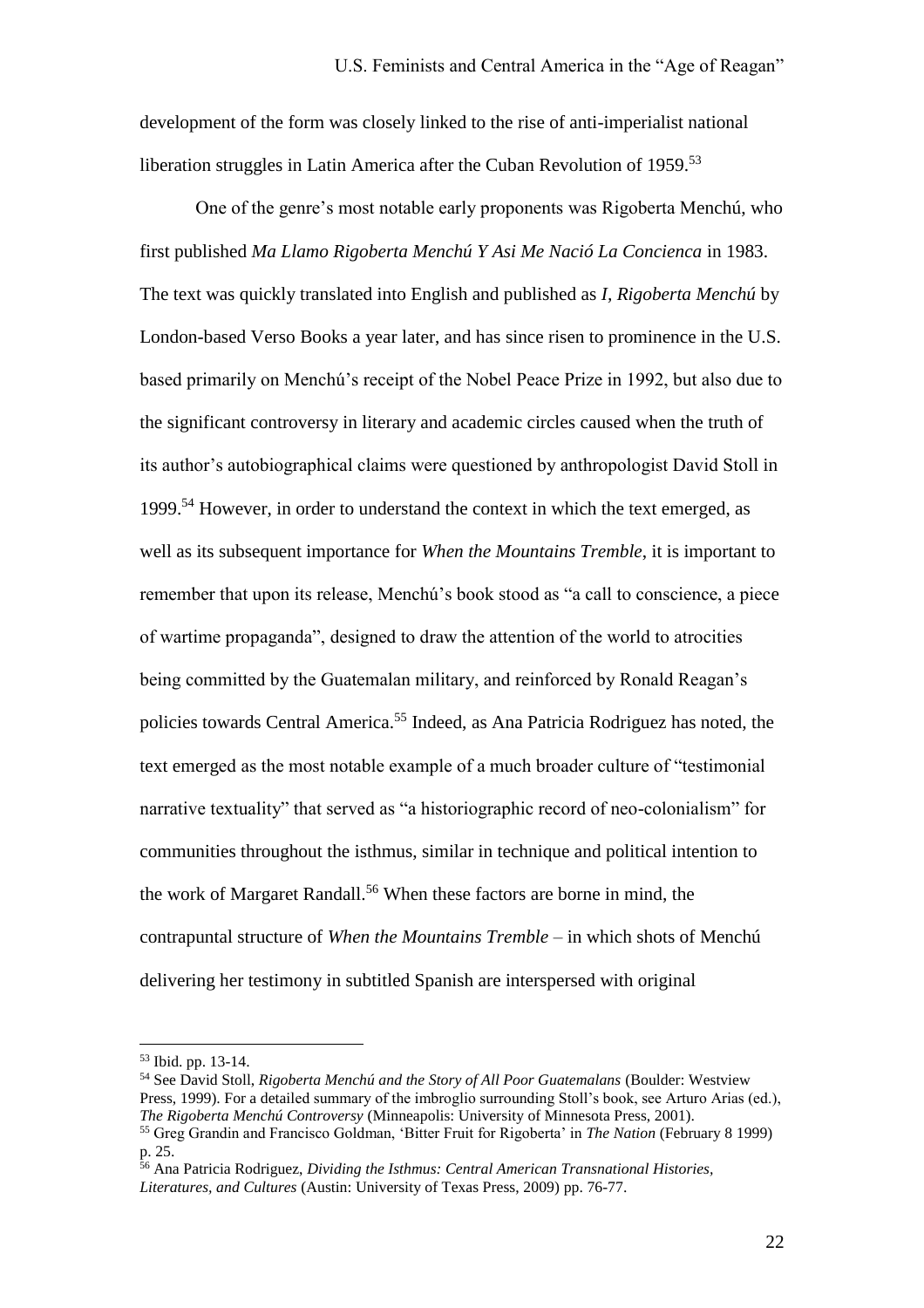documentary footage highlighting the history of late Cold War Guatemala – may be read as explicit markers of the film's links to the testimonio narrative. The interweaving of Menchú's personal story with a wider examination of Guatemalan politics also highlights her testimony's status as the story of an *entire community*, another consistent feature of the genre. Indeed, Menchú herself makes this point when she categorically states, "I'm going to tell you my story, which is the story of all the Guatemalan people."

A similar rhetorical style is evident in *Maria's Story*. Along with interviews and conversations with her husband, the testimony provided by Maria serves to establish the details of her biography, and provides the film's voice-over narration. As its title suggests, *Maria's Story* intends to tell Maria's *personal* story, in which she bears witness to the realities of everyday life as an FMLN combatant. However, her account also stands for something larger, as she makes clear in her final dialogue with the camera:

The reason I decided to be a part of this film was to explain our reality to the North American people, and other people who may not understand it. In this revolution, as you can see, we all participate. So I feel a little embarrassed because I'm playing a role that belongs to everybody…We all work together, everyone, every minute of our life.

In tying their narratives to the formal conventions of the testimonio in such a way, *When the Mountains Tremble* and *Maria's Story* each focus on using the story of an individual woman to paint a broader political portrait of revolutionary struggle. What were the *political* implications of these narrative strategies? First, the foregrounding of female revolutionary subjectivity enacted by the films highlighted the manner in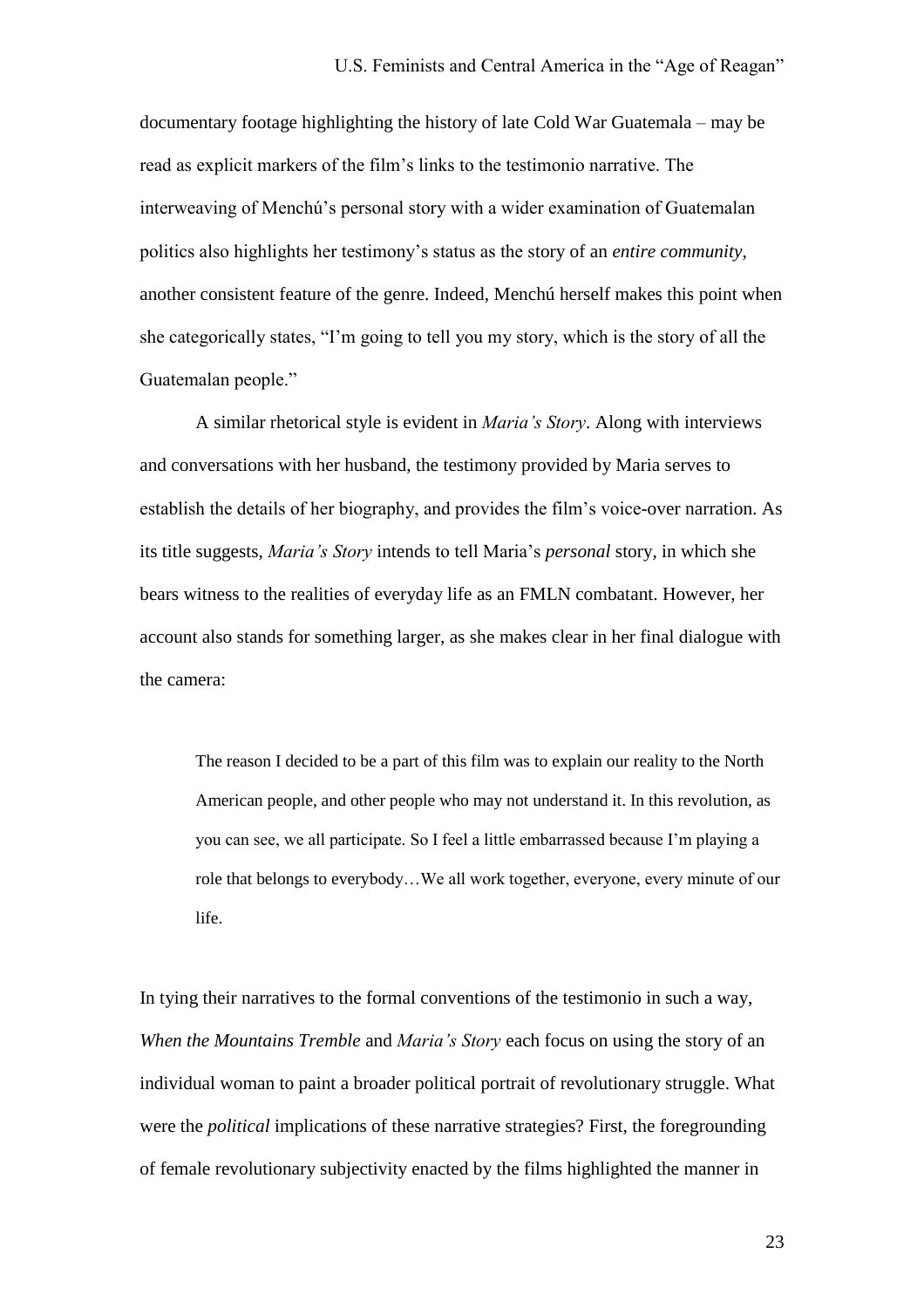which they were consciously *taking sides* in a debate over U.S. counterrevolutionary intervention in Central America. Second, in adopting the rhetorical style of the testimonial genre, both films succeeded in opening up a discursive space in which the potential links between anti-interventionist and feminist political agendas could be articulated.<sup>57</sup> This meant that Menchú and Serrano, as the primary subjects of *When the Mountains Tremble* and *Maria's Story*, were represented by their positions within the narratives of the two films as articulate subaltern subjects.

The pitfalls of drawing such a conclusion have been adequately highlighted by, amongst others, Gayatri Chakravorty Spivak, whose 1988 essay "Can the Subaltern Speak?", provides a negative assessment of the ability of subaltern subjects (i.e. Menchú and Serrano) to provide authentic representations of themselves within the parameters provided by Western political discourse.<sup>58</sup> In *When the Mountains Tremble* and *Maria's Story*, it is clear that Menchú and Serrano do not speak for themselves. Rather, they are represented on screen by U.S. filmmakers, who, no matter how sympathetically, sought to use their narratives to serve a political cause. Indeed, as Greg Grandin has suggested, Menchú had been unable to escape a similarly discrepant power relationship during the initial publication of her testimonio narrative: based on interviews conducted by Elizabeth Burgos-Debray and translated by Ann Wright, *I, Rigoberta Menchú* was, at best, "a composite of many people's work abridging, resequencing, and editing the raw material of Menchú's story".<sup>59</sup> Furthermore, the focus of the two films on strong, articulate protagonists was by no

<sup>&</sup>lt;sup>57</sup> In making this point, it is necessary to note the "strong female-gender orientation" of the testimonial genre, and the manner in which it has been used by Latin American authors to document the politics of sexual as well as neocolonial oppression. On this topic, see Linda S. Maier, 'The Case For and Case History of Women's Testimonial Literature in Latin America' in Linda S. Maier and Isabel Dulfano (eds.), *Woman as Witness: Essays on Testimonial Literature by Latin American Women* (New York: Peter Lang, 2004) p. 2.

<sup>58</sup> Gaytari Chakravorty Spivak, 'Can the Subaltern Speak?' in Cary Nelson and Lawrence Greenberg (eds.), *Marxism and the Interpretation of Culture* (Urbana: University of Illinois Press, 1988) p. 288. <sup>59</sup> Greg Grandin, *Who is Rigoberta Menchú?* (London: Verso, 2011) p. 15.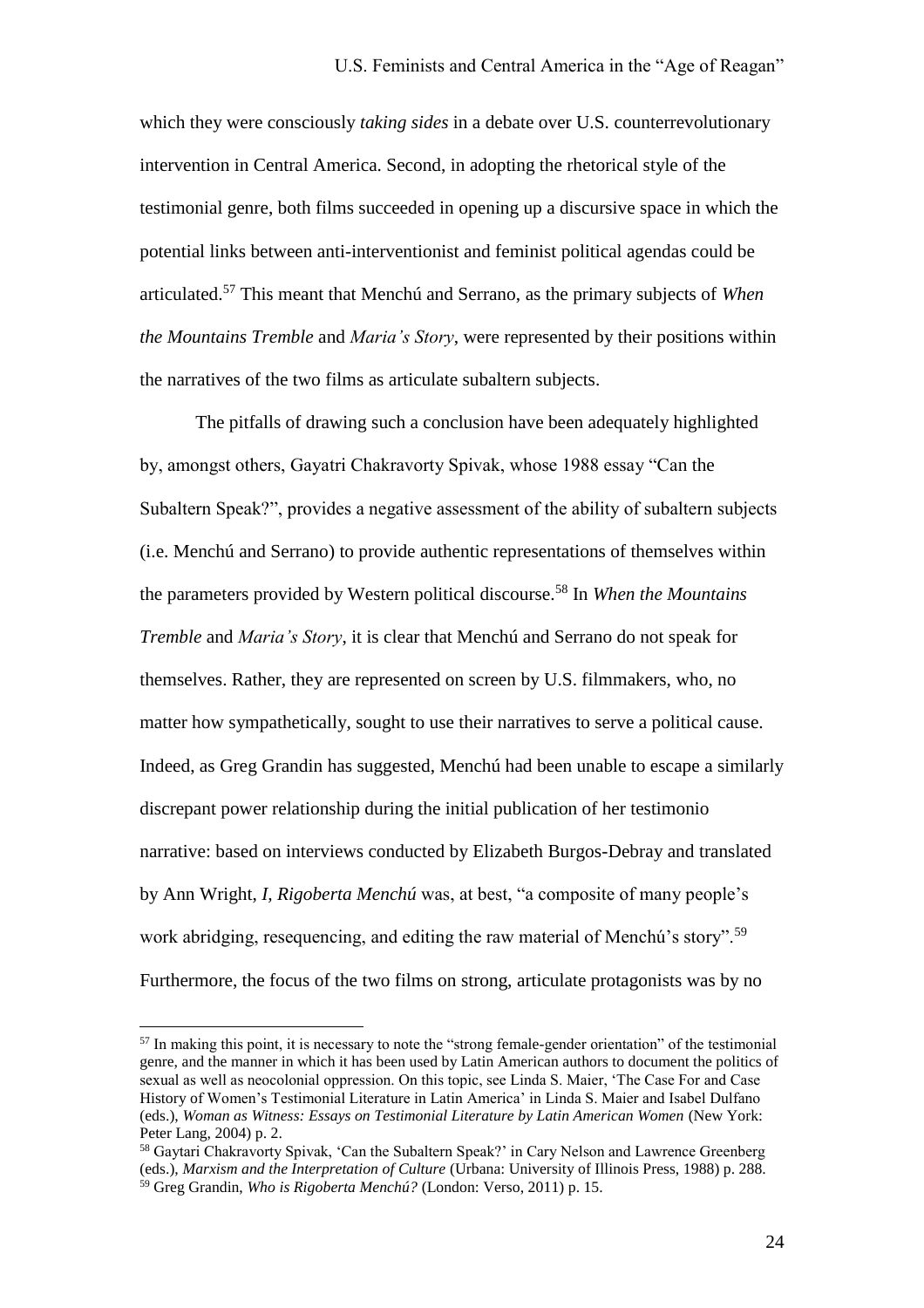means unique within contemporaneous U.S. political filmmaking. For example, Roger Spotiswoode and Oliver Stone, the directors of the mainstream, yet decidedly antiinterventionist *Under Fire* and *Salvador*, both chose to centre their stories around the experiences of male heroes in order to romanticise their positions within the drama of the revolutions taking place in Nicaragua and El Salvador.

The use of Menchú and Serrano also highlights the manner in which indigenous political "martyrs" are regularly used by solidarity organisations to draw activists into sympathy with their causes. As Larry Reid has argued, this form of "solidarity martyrdom" helps to explain why individuals devote time and effort to "the cause of people with whom they have nothing obvious in common."<sup>60</sup> At the same time, though, the strategy also risks stereotyping indigenous politics and distorting Northern activists' understandings of Southern societies: "unless people are taken beyond the initial exposure to a martyr…the martyr figure becomes counterproductive."<sup>61</sup> It is therefore necessary to recognise that, at least in part, the testimonio style used by the filmmakers emphasised the martyrdom of Menchú and Serrano, and was adopted in order to avoid challenging U.S. audiences in the habit of viewing this type of narrative, rather than out of fidelity to a distinctly Central American form of storytelling.

Nonetheless, it was in their representation of the lives of individual Central American *women* that the directors of *When the Mountains Tremble* and *Maria's Story* believed the power of political persuasion resided: as Pamela Cohen has argued, the "personal portrait" provided by *Maria's Story* was praised by solidarity activists because of the way it "helped them reach a broader circle of folks in their education,

<sup>60</sup> Larry Reid, "Menchú Tum, Stoll and Martyrs of Solidarity" in *Development in Practice* 11:1 (February 2001) p. 78.

<sup>61</sup> Ibid. p. 84.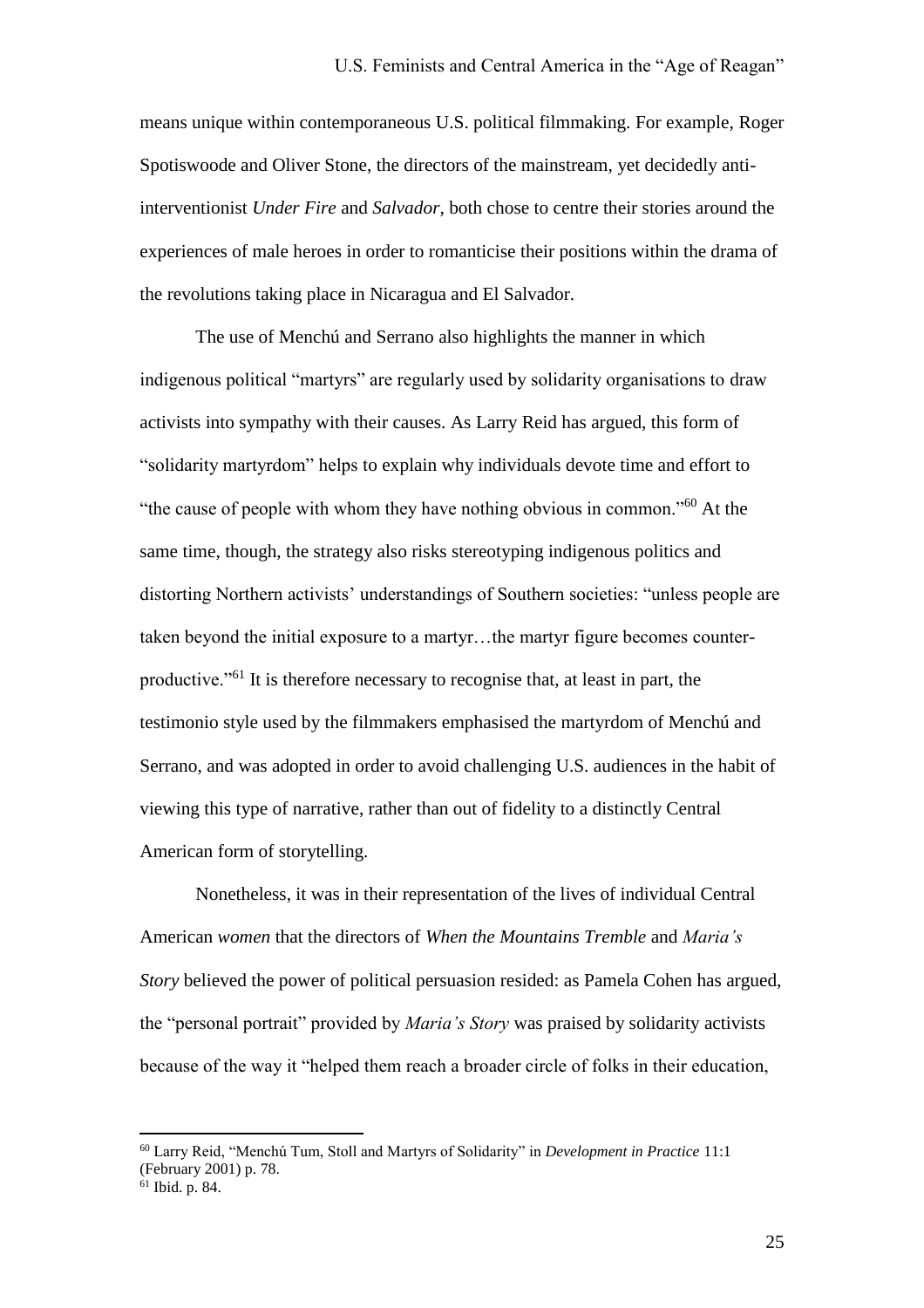outreach and advocacy work."<sup>62</sup> Whilst their consciously politicised narrative styles did not escape mainstream convention, and they were not able to overcome the contradictions inherent in providing representations of subaltern subjects, *When the Mountains Tremble* and *Maria's Story* were nonetheless able to successfully adapt the form of documentary filmmaking to bring the observations of feminism and antiinterventionism together to form a powerful ideological combination. Rather than being perfectly accurate representations of the lives of Central American female revolutionaries, then, the films are important because of what they reveal about the *North American* feminist imaginary as it adapted to the international political situation in the "age of Reagan".

#### The Female Revolutionary Experience

Discussing the manner in which her film deals with feminist issues, Pamela Cohen has noted that:

*Maria's Story*, by virtue of its subject, is a feminist film. We made a very conscious choice that our protagonist be a woman. We, the producers and directors, are women. We never waved it as a flag, but of course it was an intention of ours. Maria, at that time, wasn't thinking of herself as a feminist, but of course in our interviews we raised questions about her being a woman and about being in the position she was in the FMLN.<sup>63</sup>

Cohen's point highlights a common trait linking *When the Mountains Tremble* and *Maria's Story*: whilst neither of the films' protagonists self-identify at any point as feminists, their stories were filmed by documentary filmmakers with political

 $62$  Author's personal email correspondence with Pamela Cohen (August 28 2010).

 $63$  Ibid.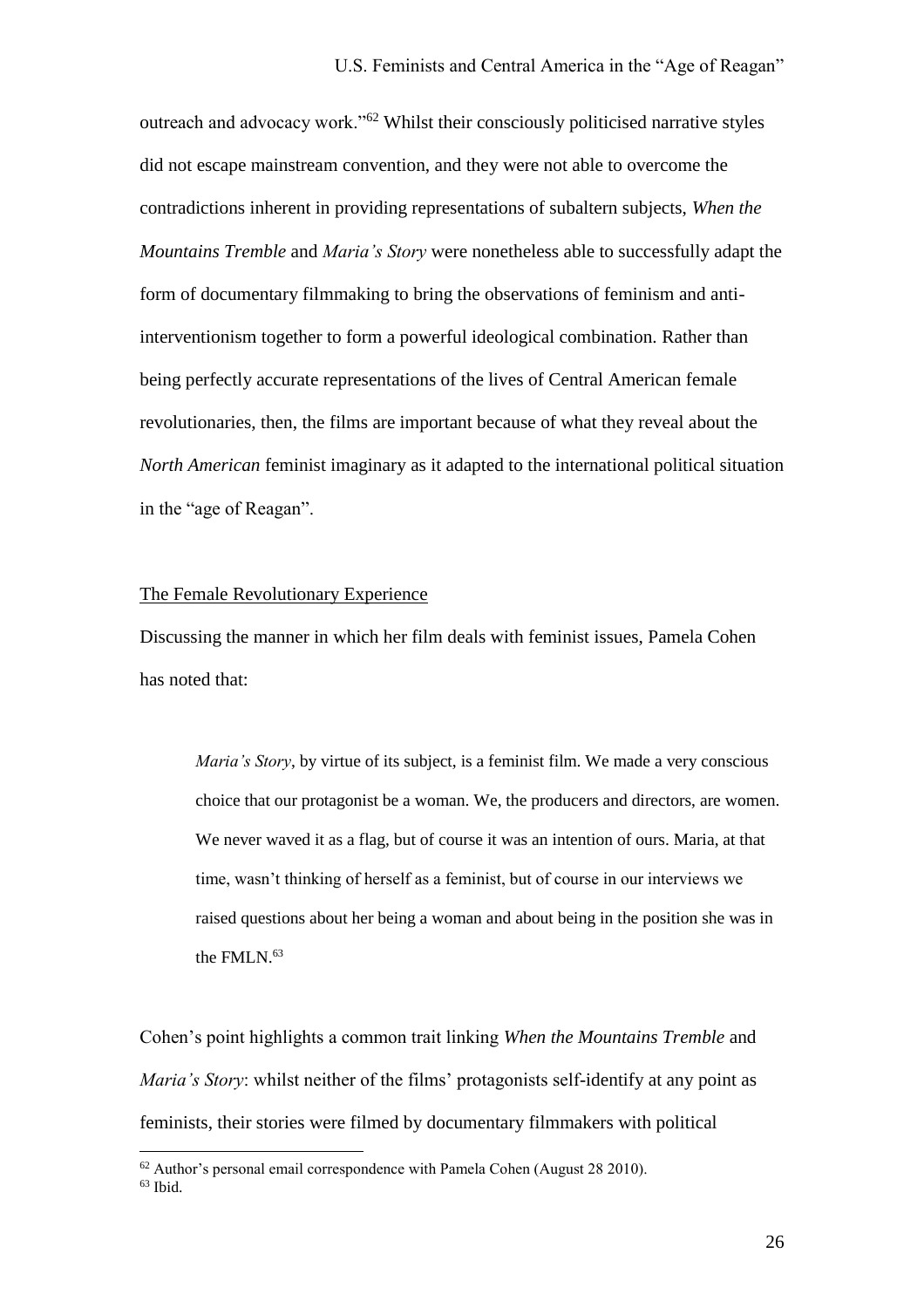intentions informed by the political culture of international feminism. As such, it is important to examine how the two films were able to capitalise on the formal and rhetorical strategies outlined in the previous section to articulate a distinct brand of feminist anti-interventionism.

*When the Mountains Tremble* dramatises the difficulties faced by women under a military regime through the representation of a "Miss Guatemala Pageant", at which a group of women clad in either Wrangler denim or revealing swimsuits are paraded in front of a crowd of smartly dressed men. As the contestants come onto the stage, a male compere tells the audience: "The Guatemalan woman greets you with love and devotion", before asking several of the women questions as a part of the competition. After this, two participants arrive on stage in the traditional clothes of Guatemalan indigenous groups and read out patronising details about the groups they represent. The women are very clearly sexualised, and, in the case of those in native dress, take part in the eroticisation of indigenous culture. To provide a contrast to the beauty pageant, the film immediately cuts to an interview with an indigenous woman, who, as if in direct response to the spectacle, indignantly states, "The government uses us when it is in their interest. They exhibit us in our native dress as though we were in a zoo…the army and the rich consider us unskilled brutes who don't know anything." In dramatising the contrast between the high-spirited scenes of the beauty pageant and the woman's raw anger, the film therefore combines a critique of the manner in which Guatemalan culture has become sexualised by American business presence: in having integrated the most superficial of Northern rituals (the beauty pageant) to give pleasure to their U.S. patrons, the country's elite have subordinated women and indigenous communities to the status of spectacle, trapped in this position by a repressive political system.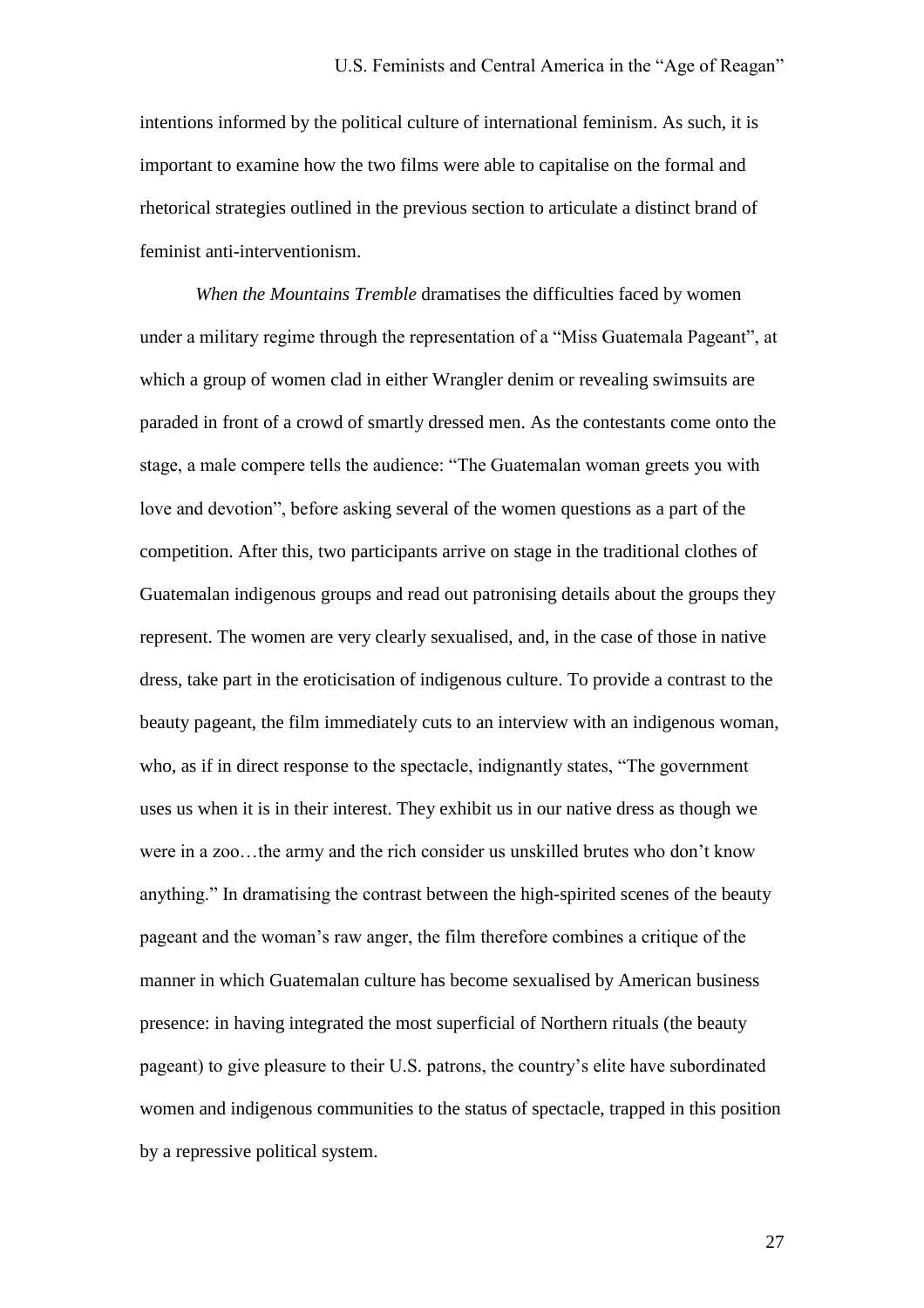This point is reinforced later in the film when a group of indigenous women are shown talking to a guerrilla leader. He asks those who have been raped by members of the armed forces to raise their hands, and the majority do so, highlighting the vicious basis of military rule. *Maria's Story* also dramatises a similar ideological critique of the Salvadoran army. Early in the film, for example, Maria discusses the death of her eldest daughter Ceci, and confides to the camera that at the moment she realised Ceci was dead: "I've never felt so much rage. Not so much because they killed her, because we are making a war, them against us, us against them. But because after killing her, they stripped and mutilated her." In these representations of the armed forces, both films portray the ruling order as viciously sexist, and inherently tied to a system of patriarchy that views rape and gruesome violence as a legitimate means of waging war.

*When the Mountains Tremble* and *Maria's Story* also demonstrate the impact of women's domestic labour in bringing them to political consciousness. Reflecting on her life before becoming politically active, Maria states:

I was a peasant, the wife of a peasant farmer. I did house work: grind corn, iron, wash, sow, go to mass. But that life allowed me to see many unjust things. The poor, always forgotten, and all their possibilities limited. Some people with absolutely nothing. That inequality and poverty is what made me decide to leave that life.

After experiencing this form of work, and forging a sense of solidarity with other poor women, Maria describes how she decided to join a peasants' union in order to bring about political and economic change. In detailing the life of her mother in *When the Mountains Tremble*, Rigoberta Menchú tells a similar story: "My mother had to go to work as a servant in the capital to support our family. In the city she experienced even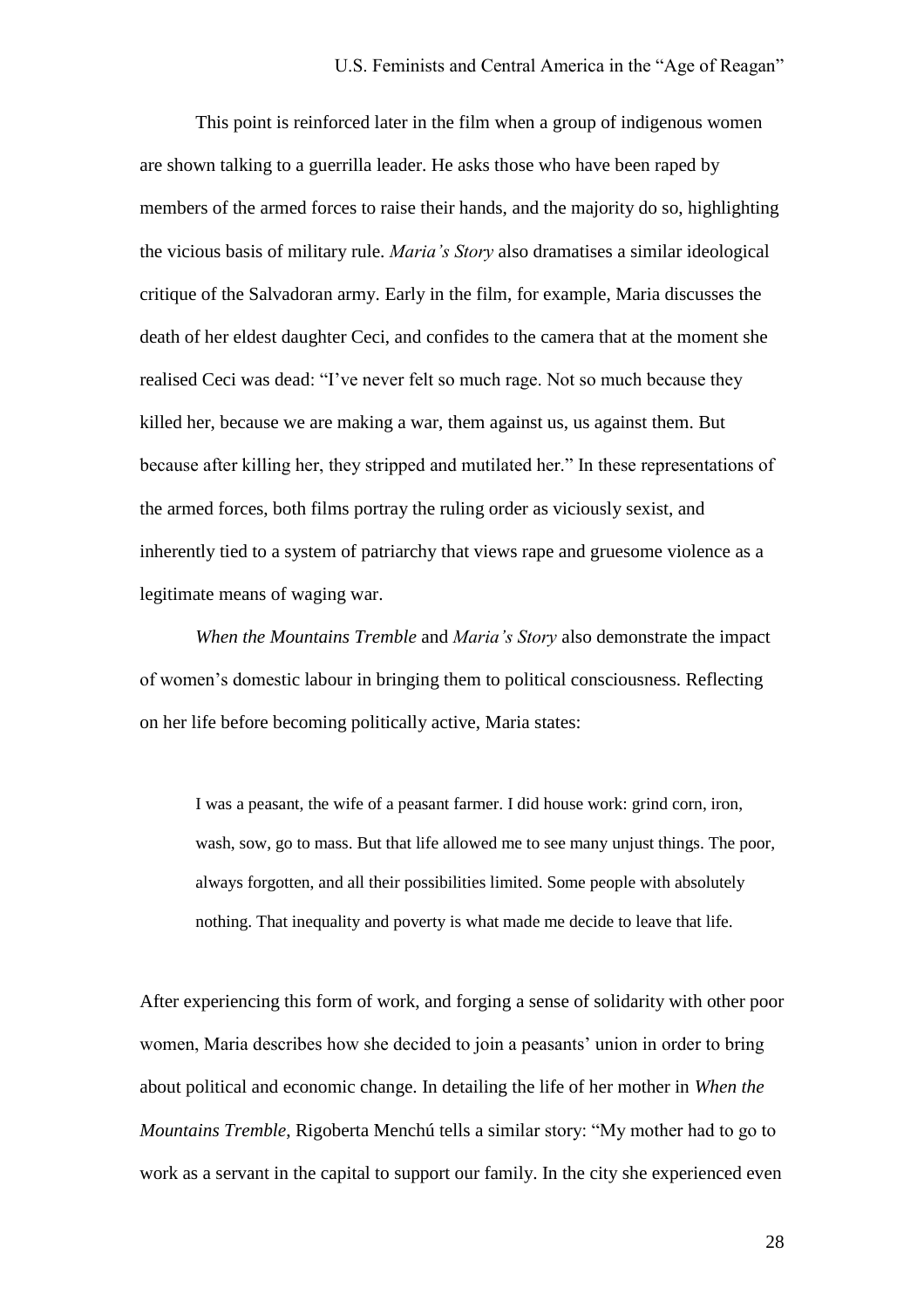worse discrimination than in the country. But there she also met poor non-Indians whose living conditions were terrible, just like ours." This process of coming to consciousness led Menchú's mother to join with her fellow servants in an attempt to organise their opposition to the ruling order: again, then, direct experience of the traditional life of peasant women was a necessary step in the journey towards the realisation that society could be changed for the better through resistance to the status quo. Whilst neither of these stories was told in the explicit language of feminism, feminist ideological observations were essential in order for the filmmakers to frame them in such a way as to emphasise the important gender dimensions of the transformations that took place in the lives of their subjects.

In a similar vein to the work of Cynthia Enloe, both films also explore the impact of guerrilla warfare on the lives of female combatants. The final third of *When the Mountains Treble*, for example, is filmed almost entirely in a Guatemalan National Revolutionary Unity (URNG) camp, and it soon becomes clear that women are an important sector of its community. At one point, a female guerrilla speaks to a large group of women and argues that their participation in the revolution is just as important as those of their husbands, sons and brothers:

Compañeros, we are far from our homes. The children are suffering the most. So we must fight for our kids. The men have to join the war, and the women have to join the war. Follow the example of our many fighting friends. We women must not stay at home. We can do more than make tortillas. Now is the time for us women to use our brains.

These arguments for gender equality are backed up by the comments of two young URNG recruits, who affirm that their male counterparts treat them as equals and that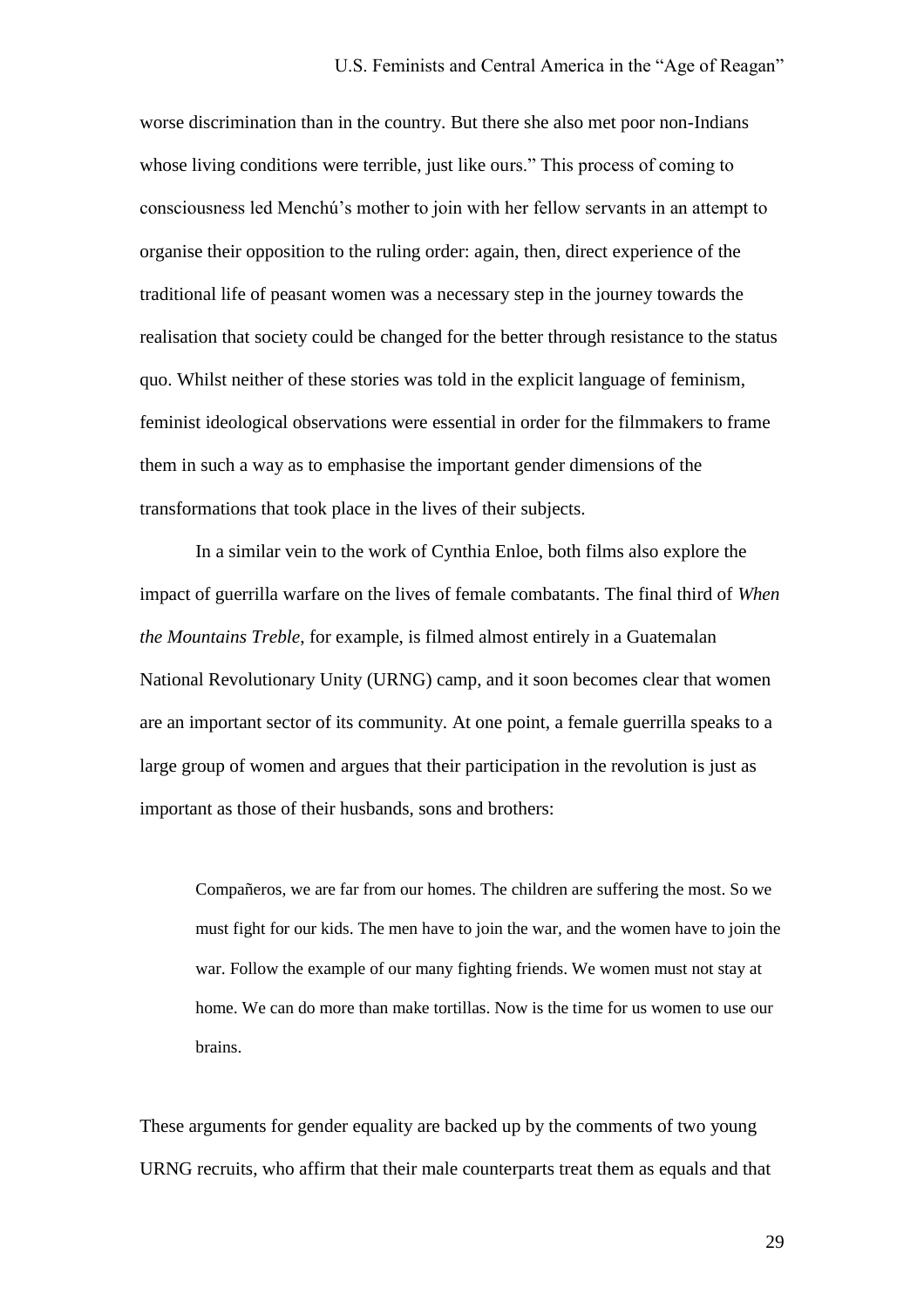they consequently feel a sense of sexual liberation through their participation in the revolution. One even goes so far as to suggest that this could be a permanent feature of life in the new Guatemala: "up here, we've learned better ways to live, and when we win, and go back to our villages, we'll live even better, since it will be easier there." In presenting this point of the view, directors Yates and Sigel engage the question, posed by Enloe in *Does Khaki Become You?*, of whether or not gender equality amongst revolutionaries can be sustained in the aftermath of a successful guerrilla war, and, by offering a tentatively positive answer, posit the Guatemalan struggle as one not only against social inequality and U.S. interventionism, but also against patriarchal social forms.

In her role as a mid-level FMLN combatant, Maria Serrano also exemplifies the liberated female guerrilla. Her marriage to husband José breaks with conventional gender stereotypes, in that she is a fighter whilst he works behind the lines in the FMLN supply chain. Speaking about their marriage, José makes the point that "in a relationship, anything can happen. If it's not the husband who leaves and joins up first, it's the wife. In our case Maria broke away first!" In this account, José does not try and excuse the fact that he is not a combatant, but instead embraces the route Maria has taken into the guerrilla army. Maria also reflects philosophically on her status: "If someone had told me ten years ago that I would be sitting planning military strategy, or even carrying a gun, I would never have believed it. But just to survive, I've learned to do so many things I never imagined I could do." She thinks of her role in the FMLN as a fact of life, a necessity brought about by the great inequality and repression she experienced whilst performing domestic labour. She is therefore liberated from the drudgery of her former life, but has by no means lost her feminine identity: her thirteen year-old daughter Minita talks of feeling her mother's "support"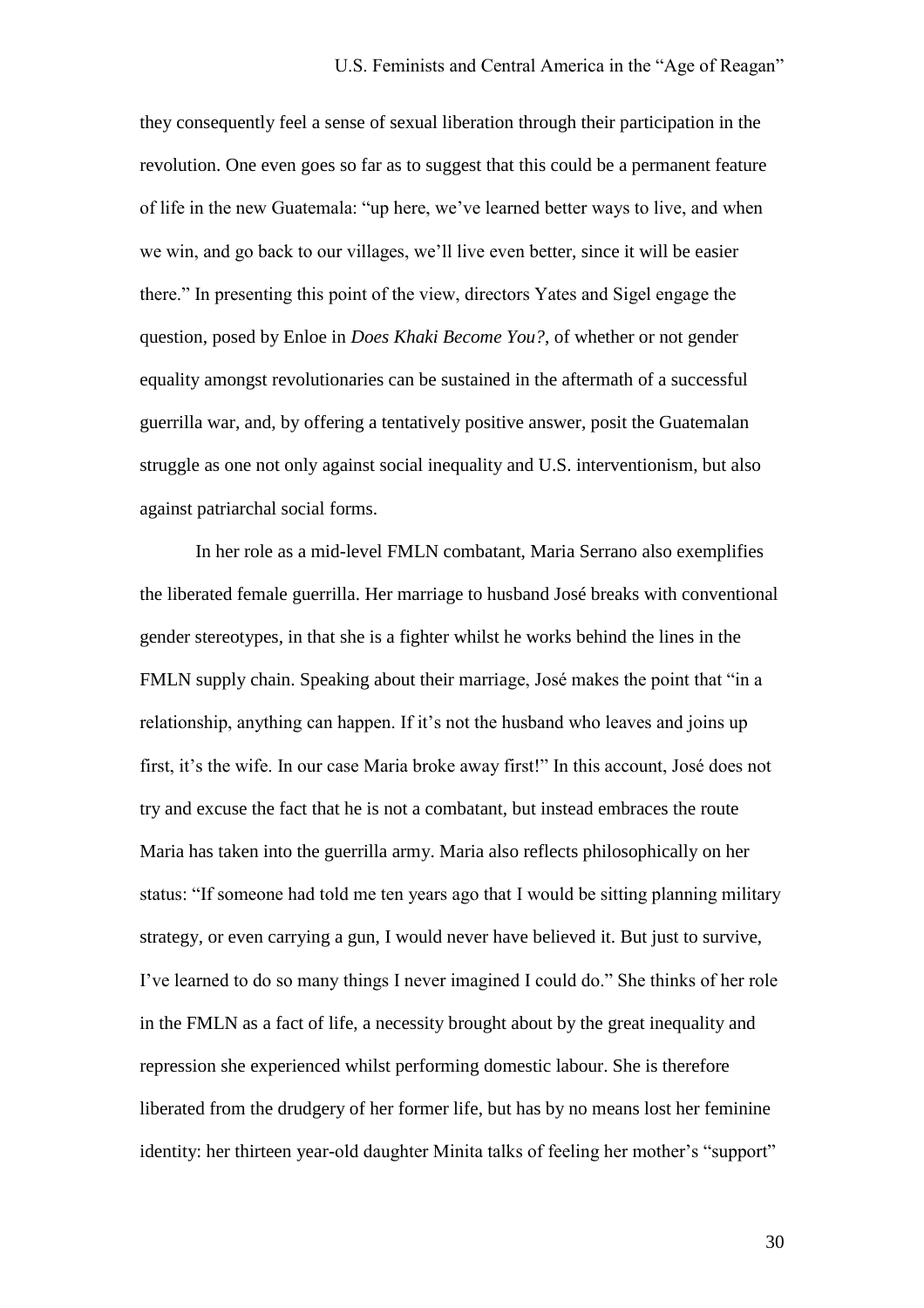every day, and Maria herself admits that when the war is over, "I'm going to change these old boots for the shoes of a lady."

In these various ways, *When the Mountains Tremble* and *Maria's Story* argue that participation in guerrilla struggle positively transformed the lives of many Central American women, in spite of the difficulties involved. The films highlight the dialectic that existed in the relationship between women's treatment under the Guatemalan and Salvadoran military regimes – where they were sexualised objects, and the subjects of gruesome sexual violence as a form of political repression – and their comparative liberation after joining the revolution. Whilst life with the guerrillas is not overtly romanticised, these documentaries undoubtedly make the point that a change in gender relations can only come as a part of an upheaval of broader social relations relating to economic equality and democratic freedom. In doing so, they functioned as propaganda for the Guatemalan and Salvadoran revolutions, but they also represented a marked tendency in the solidarity movement to find new and productive relationships between the politics of feminism and anti-interventionism.

#### Conclusion

Much has been made in the years since 11 September 2001 of the manner in which liberal feminists in the U.S. have reversed the trend documented in this article by fusing gender politics with an explicitly *interventionist* approach to U.S. foreign policy. In doing so, they have advocated direct military intervention in Afghanistan and Iraq under the guise of "saving brown women" from their nations' patriarchal structures.<sup>64</sup> As cultural anthropologist Saba Mahmood has argued, a range of contemporary North American feminists, from Susan Sontag and Margaret Atwood to

<sup>64</sup> Miriam Cooke, "Saving Brown Women" in *Signs* 28:1 (Autumn 2002) pp. 468-470.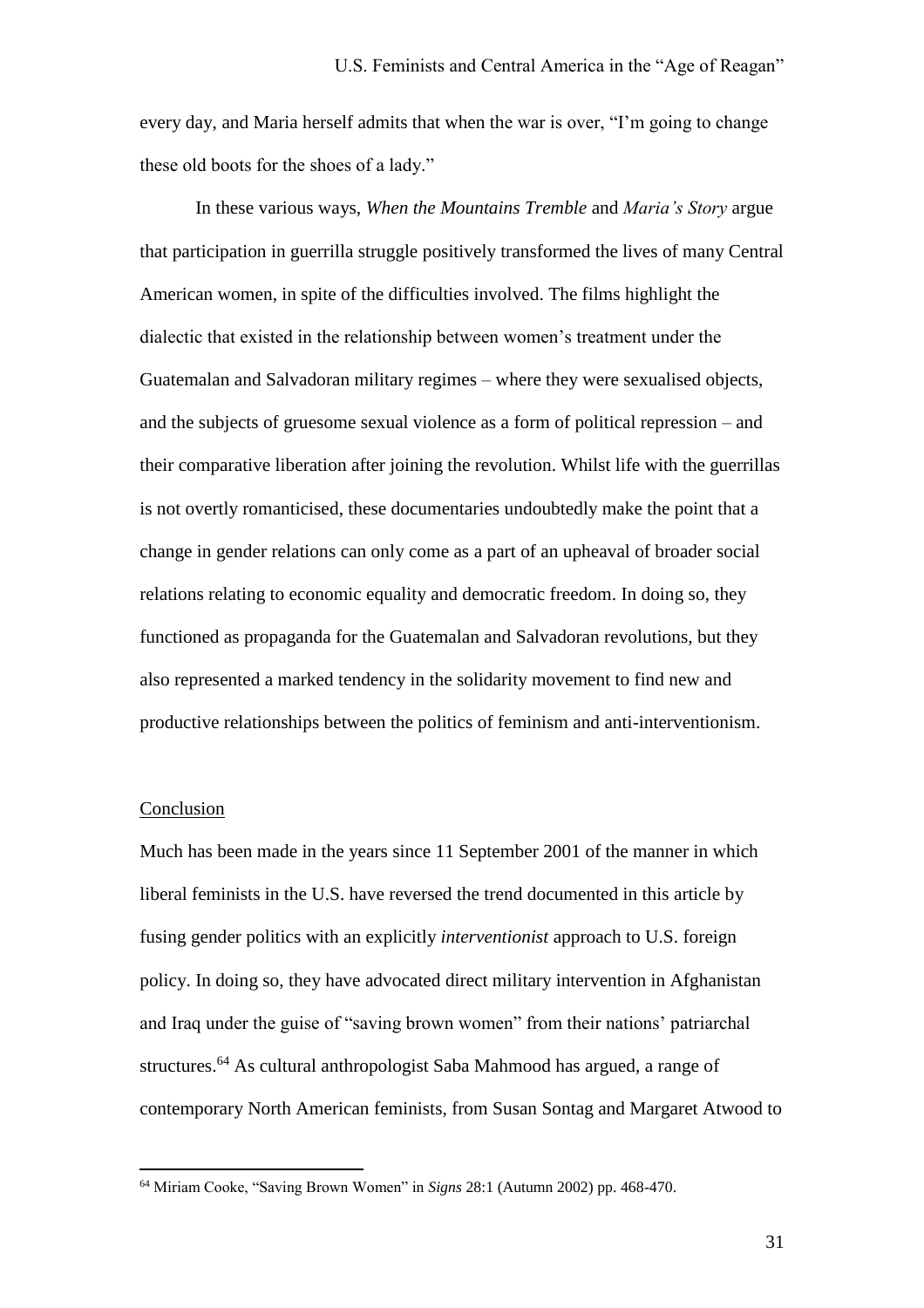Barbara Ehrenreich and Katha Pollitt, have fused the tropes of freedom, democracy and gender equality to highlight Islam's mistreatment of women, and to justify the restructuring of Middle Eastern societies along liberal, capitalist lines. 65

The activism and ideas of the women discussed above provide a challenge to these contemporary forms of interventionist gender politics. They offer an alternative model of feminist international solidarity work that, whilst not without its flaws and contradictions, demonstrates how feminist thinking *can* be fused with an opposition to U.S. military adventurism in a variety of challenging and inventive ways. In spite of the obvious differences between the activists, intellectuals and filmmakers examined in this paper, their shared concern with the intersections of anti-interventionist and feminist political discourse sheds light on the political and intellectual contexts in which U.S. feminism developed during the 1970s and 1980s. They demonstrate that progressive women's activism did not disappear in the face of the conservative, antifeminist backlash of those decades. Instead, feminists *internationalised* the scope of their political thinking, entering into conversation with activists in various parts of the Third World. They met at UN-sponsored international conferences, shared ideas, and returned home with fresh approaches to their activism. These ideas percolated movement culture, and informed the intellectual production of figures such as Margaret Randall and Cynthia Enloe, as well as the filmmaking of those involved in *When the Mountains Tremble* and *Maria's Story*. Such overtly politicised examples of cultural engagement therefore show how the work of activists, intellectuals and filmmakers *overlapped* during the 1980s to produce a vibrant culture of dissent that

<sup>65</sup> Saba Mahmood, "Feminism, Democracy and Empire: Islam and the War on Terror" in Joan Wallach Scott (ed.), *Women's Studies on the Edge* (Durham, NC: Duke University press, 2008) p. 82. For excellent analyses of the complicity between feminism and U.S. interventionism, see also Chandra Talpade Mohenty, "U.S. Empire and the Project of Women's Studies: Stories of Citizenship, Complicity and Dissent" in *Gender, Place and Culture* 13:1 (February 2006) pp. 7-20; Cyra Akila Choudhury, "Globalizing the Margins: Legal Exiles in the War on Terror and Liberal Feminism's War for Muslim Women" in *International Review of Constitutionalism* 9:2 (2010) pp. 1-29.